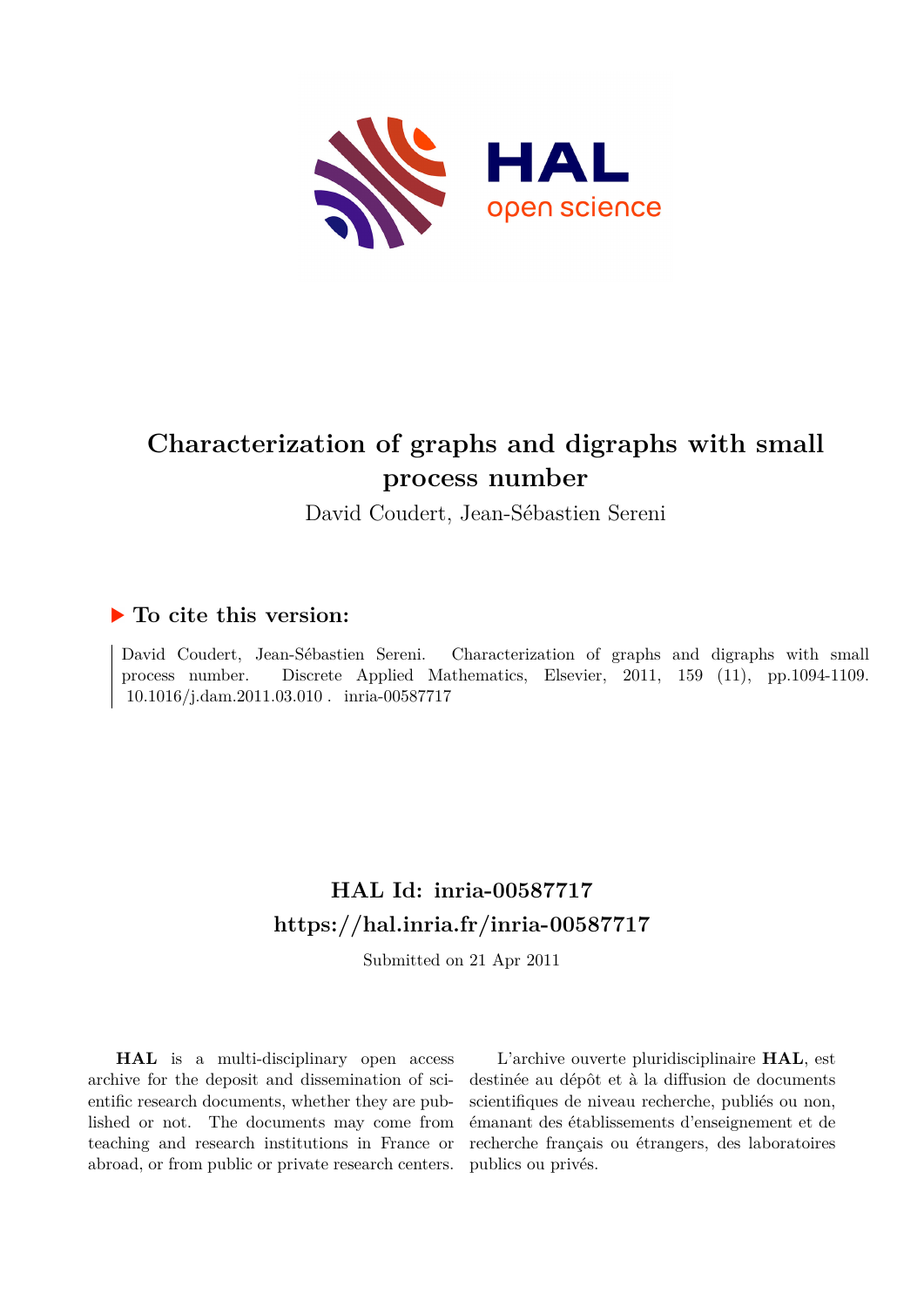## Characterization of graphs and digraphs with small process number

David Coudert MASCOTTE, INRIA, I3S, CNRS, Univ. Nice Sophia Sophia Antipolis, France david.coudert@inria.fr

Jean-Sébastien Sereni CNRS (LIAFA, Université Denis Diderot) Paris, France and Department of Applied Mathematics (KAM) Charles University Prague, Czech Republic. sereni@kam.mff.cuni.cz

April 21, 2011

#### Abstract

We introduce the process number of a digraph as a tool to study rerouting issues in WDM networks. This parameter is closely related to the vertex separation (or pathwidth). We consider the recognition and the characterization of (di)graphs with small process number. In particular, we give a linear time algorithm to recognize (and process) graphs with process number at most 2, along with a characterization in terms of forbidden minors, and a structural description. As for digraphs with process number 2, we exhibit a characterization that allows one to recognize (and process) them in polynomial time.

Keywords: Rerouting, process number, vertex separation, pathwidth.

## 1 Introduction

In connection oriented networks such as Wavelength Division Multiplexing (WDM) networks, each connection request — called a *lightpath* in this context — is assigned a route in the network and a wavelength, under the constraint that two lightpaths sharing a link must have different wavelengths. Network operators have to change regularly (e.g., on a hourly or daily basis) the routing of the ligthpaths to improve the usage of resources with the evolution of the traffic patterns (addition and deletion of lightpaths), thereby reducing the blocking probability, or to stop using a particular link before a maintenance operation. For example, in Fig. 1 the new lightpath (3,6) cannot be accepted without modifying the routing of the lightpath (5,6). Another example is given in Fig. 2: a maintenance operation has to be performed on the link  $\{5, 8\}$ . With the initial routing of Fig.  $2(a)$ , the lightpath u has to be rerouted. However, there is no available route from node 4 to node 5 in the network with the current routing of lightpaths v, w, x, and y. Hence,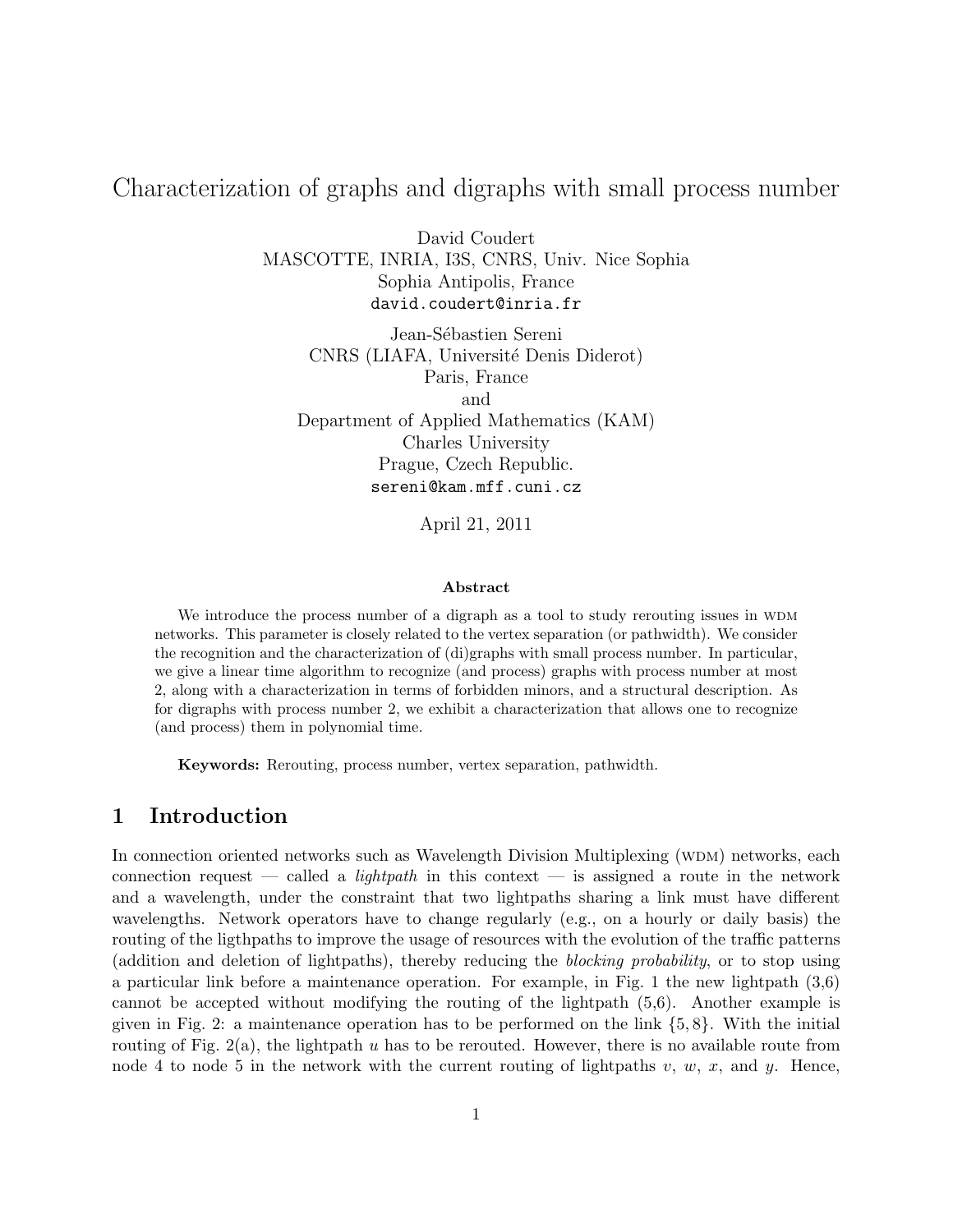

(a) Routing of lightpaths  $(1,3)$ ,  $(1,4)$ , and  $(5,6)$ 



(b) Routing of lightpaths  $(1,3)$ ,  $(1,4)$ ,  $(5,6)$  and (3,6)

Figure 1: Example of a blocked lightpath in a WDM network. The network topology is a 6-nodepath with 2 wavelengths. In Fig.  $1(a)$ , the lightpath  $(3,6)$  will be rejected although the routing of Fig.  $1(b)$  is possible, up to the rerouting of lightpath  $(5,6)$ .



Figure 2: Figs. 2(a) and 2(b) give two routings, R and R', for the set of lightpaths  $\{u, v, w, x, y\}$  on the  $3 \times 3$  grid. Each link of the grid is symmetric and has capacity 1 (i.e., a single wavelength) in both directions. Fig.  $2(c)$  presents the dependency digraph for switching from routing R to routing  $R^{\prime}$ .

lightpaths other than  $u$  also have to be rerouted so as to obtain an appropriate routing, like the one shown in Fig. 2(b). Therefore, a maintenance operation on a particular link of the network may impact more lightpaths than those using that link. This raises several questions, including "how to compute the new routing knowing the current one?" and "how to perform the effective switching of lightpaths from the current routing to the target routing?". These questions arise in various connection oriented technological contexts such as circuit-switched telephone networks [1], wdm networks [20, 22, 2, 7, 9], or Multi-Protocol Label Switching (mpls) networks [3, 16, 19].

Such questions have been widely addressed in the literature (See the surveys [29, 30]). A classical approach is based on the Move-To-Vacant (MTV) scheme [20, 22, 7]. It consists of a sequence of switching of lightpaths. Basically, the scheme is to choose a lightpath, compute a new route for it using available resources, move the lightpath to this new route and repeat with another lightpath until the measure of an appropriate cost function reaches a certain threshold (e.g., overall usage of resources, availability of a desired route). The difficulties here are thus to guarantee the convergence of the algorithm and to control the number of route changes (or convergence time). Integer linear programs to address this problem have been proposed [31, 19] as well as heuristic algorithms  $[20, 22, 16, 3, 4, 7]$ . However, such a scheme would work for the example of Fig. 1. but fail for the example of Fig. 2 since no such sequence exists in this case. Following previous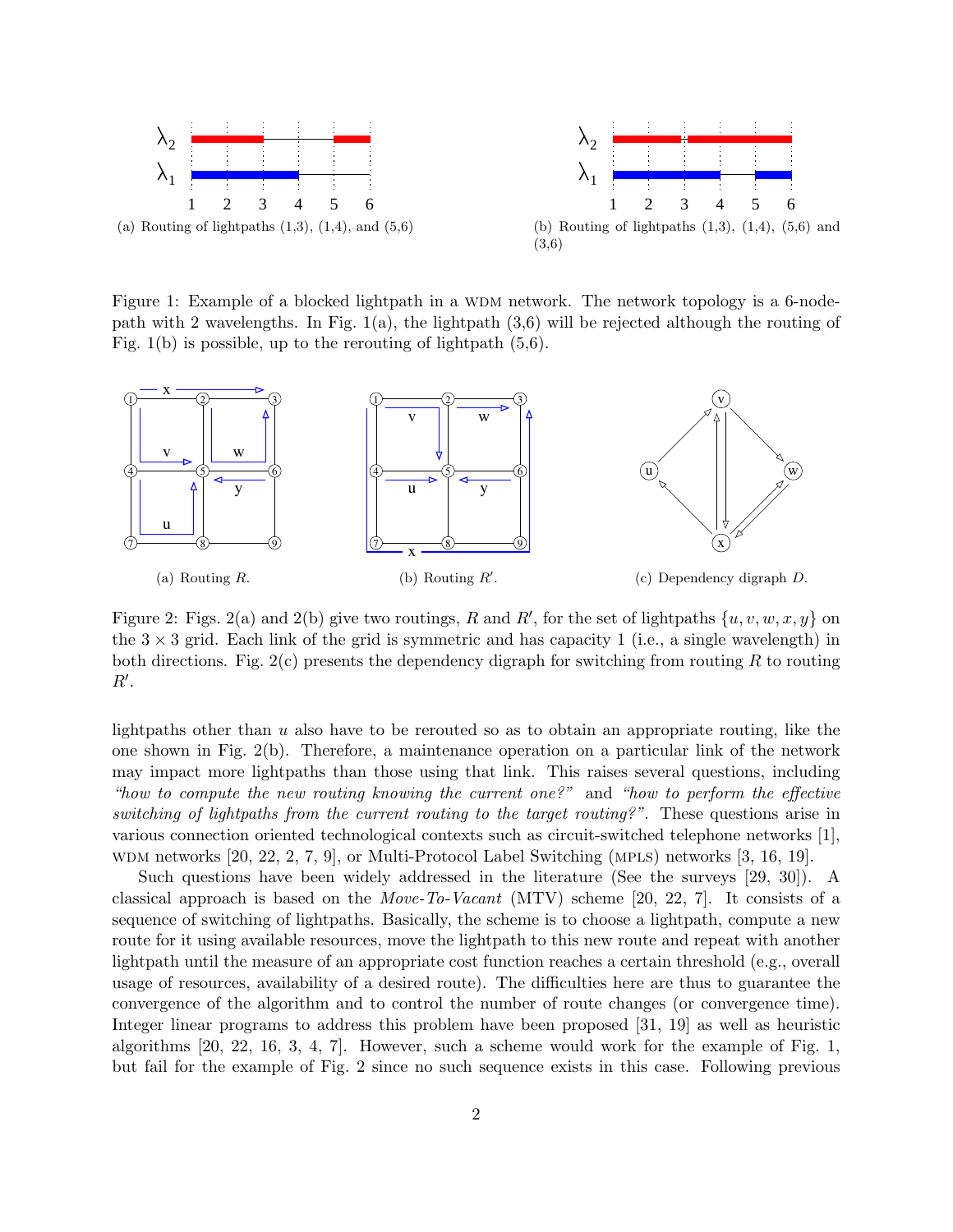works [15], we consider in this paper a different approach: we assume that both the initial and final routings are given and we focus on determining the best strategy to switch lightpaths from the initial routing to the final one, possibly with interrupting some lightpaths.

The concepts of *make-before-break* and *break-before-make* have been standardized for MPLS networks. A make-before-break consists in establishing the new route using available resources before effectively switching the lightpath, while a break-before-make starts by interrupting the lightpath before establishing the new route. Previous approaches have only considered the usage of make-before-break, but as we can see with the example of Fig. 2, it is not sufficient to switch lightpaths from one routing to another. On the other hand, if we are allowed to perform a breakbefore-make on lightpath x, then it is possible to reroute lightpaths  $u, v$ , and w using make-beforebreak's, as shown in Fig. 3.

To model the problem, Jose and Somani [15] have introduced the notion of dependency digraphs. Given a WDM network, a set of lightpaths I and two different routings for it in the network,  $R$  and R', the dependency digraph  $D = (V, E)$  has one vertex for each lightpath with different routes in R and R', and there is an arc in E from vertex  $u \in V$  to vertex  $v \in V$  if the routing of u in R' aims to use resources that are in use by v in R, i.e., if  $R'(u) \cap R(v) \neq \emptyset$ , where  $R(u)$  is the routing of the lightpath u in R. In other words, an arc  $(u, v) \in E$  models the fact that the lightpath v must be switched before the lightpath  $u$ . In the example of Fig. 1, the dependency digraph contains the single vertex associated with the lightpath (5,6) and no arcs. In the example of Fig. 2, the dependency digraph is more complex and is given in Fig. 2(c).

When the dependency digraph is acyclic (a directed acyclic graph, DAG), the scheduling of the sequence of rerouting is straightforward and no break-before-make is needed. Indeed, a vertex  $v$  of the dependency digraph without outneighbors means that the resources needed by the lightpath  $v$ in the new routing are available. So it can be switched directly using a make-before-break, as it is for instance the case in Fig. 1. Now, the lightpath associated with a vertex  $u$  of the DAG will be switched after the switching of all the outneighbors of u, and so the sequence of switching starts from the leafs and finishes at the roots.

However, as can be seen in Fig.  $2(c)$ , the dependency digraph may contain cycles, in which case the use of break-before-make is required. When we break (or interrupt) a lightpath, the corresponding resources are released and can be used by other lightpaths. To model the usage of break-before-make, we introduce the notion of agents. Placing an agent on a vertex (we then say that the vertex is covered by an agent) of the dependency digraph models the fact that we interrupt the associated lightpath. Furthermore, a lightpath can be rerouted if each of the outneighbors of the associated vertex in the dependency digraph either has already been rerouted or is covered by an agent. In the example of Fig. 3, placing an agent on vertex  $x$  allows us to reroute  $w$ , and then  $v, u$ , and finally x. For convenience, we say that a vertex u of the dependency digraph has been processed if the associated lightpath has been rerouted, and a vertex can be processed if and only if all its outneighbors are either processed or covered by an agent.

The role of an agent in the dependency digraph, and so the role of break-before-make's, is to break dependency cycles. Jose and Somani [15] proposed a heuristic algorithm to minimize the number of agents needed to break all the cycles. In fact, they actually design a heuristic algorithm for the minimum feedback vertex set (MFVS) problem [14], that is the size of a smallest set X of vertices such that every directed cycle contains a vertex of X. Following an earlier work  $[10]$ , we consider the objective of minimizing the number of agents simultaneously placed in the dependency digraph. When all outneighbors of a vertex u covered by an agent are either processed or covered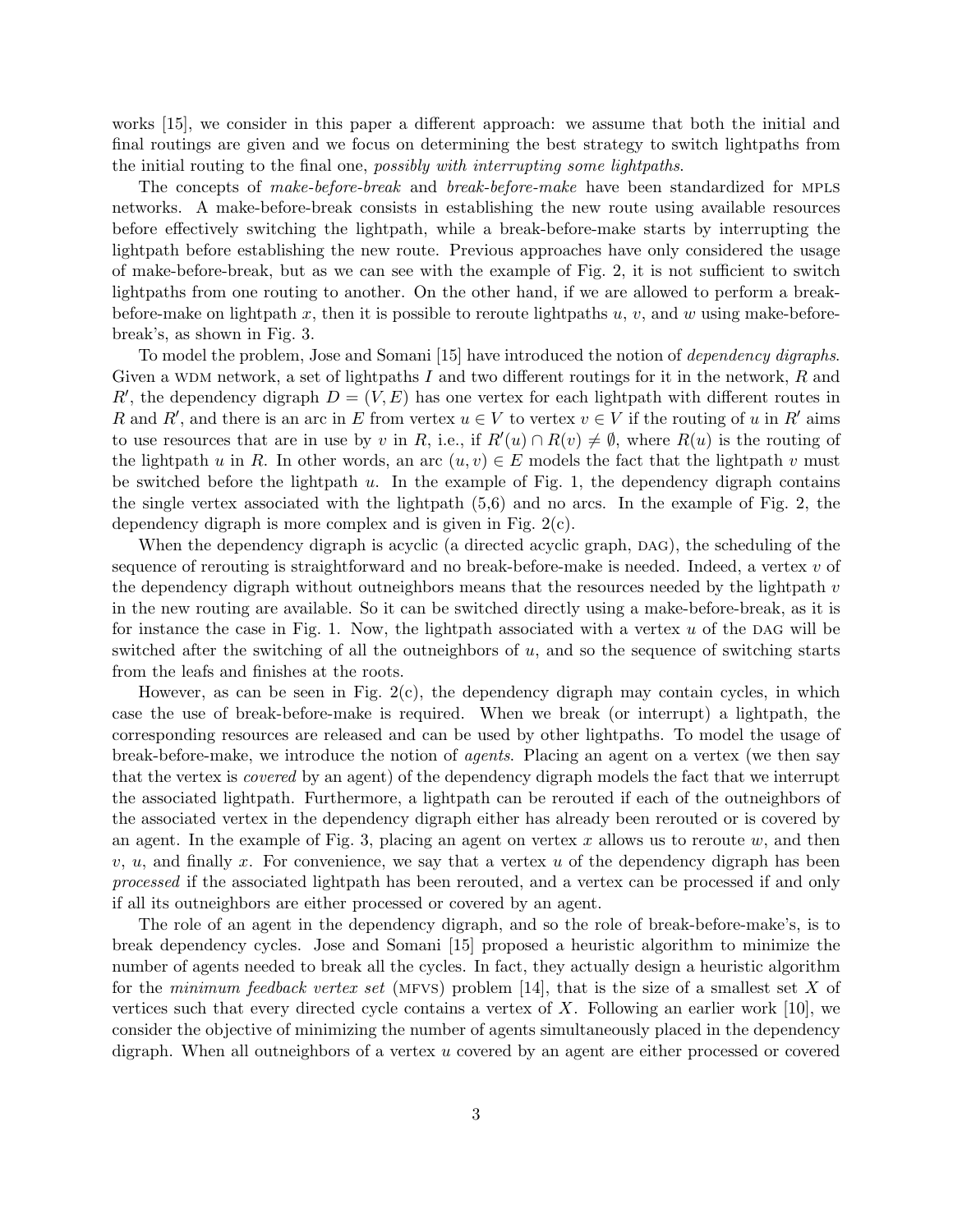

(a) Initial routing and dependency digraph from routing R to routing  $R'$ .



(c) Process vertex  $w$ , i.e., reroute request  $w$ .



(e) Process vertex  $u$ , i.e., reroute request  $u$ .



(b) Put an agent on vertex  $x$ , i.e., break request  $x$ .



(d) Process vertex  $v$ , i.e., reroute request  $v$ .



(f) Remove the agent from vertex  $x$  and process it, i.e., restore and route request x.

Figure 3: Processing of the example of Fig. 2: processed vertices are in gray and vertices covered by an agent are in black. In Fig. 3(b), every vertex has at least one outneighbor in the initial state, so we must put an agent on some vertex. We choose vertex x in Fig. 3(b). Since vertex  $w$ now satisfies that all its outneighbors are either processed or covered by an agent, we process it in Fig. 3(c). Then we can process vertex v in Fig. 3(d) and vertex u in Fig. 3(e). Finally, we can process vertex  $x$  in Fig. 3(f), which frees the agent.

by an agent, then we can process  $u$  and release the agent, which can after be reused for another vertex if needed. The motivation here is to reduce the amount of traffic simultaneously blocked in the network, and so to keep the throughput of the network as high as possible at any step of the reconfiguration process.

While independent switching of requests can be made simultaneously, we consider, for matter of exposition, that only one request is switched per unit of time. So only one vertex of the dependency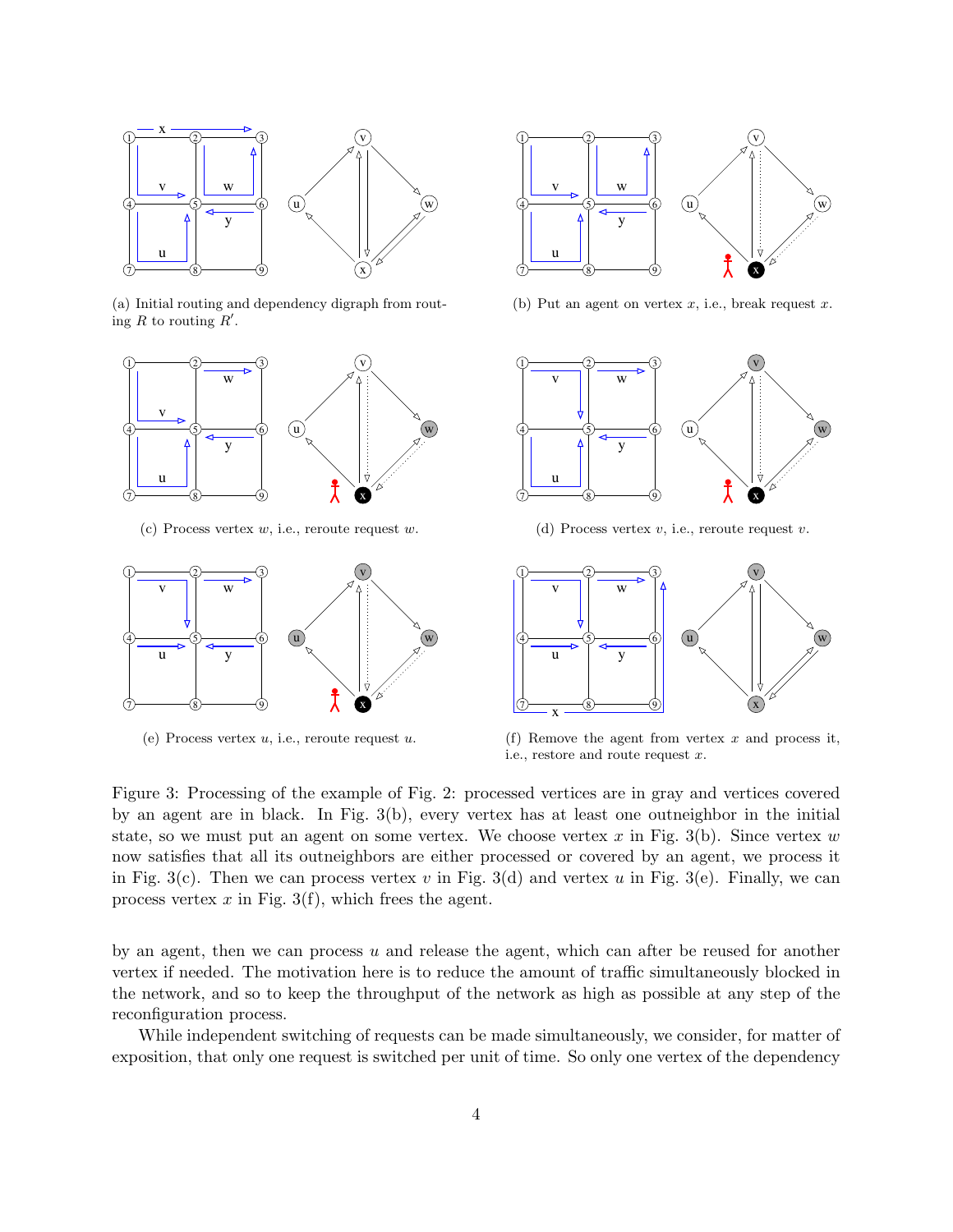digraph is processed per unit of time. Also, observe that once covered by an agent, a vertex cannot recover its original state: it has to be processed. Nevertheless, it may be covered by the agent as long as desired. Processing a vertex covered by an agent frees the agent, so that it can immediately be used to cover another vertex. The digraph is processed when all its vertices have been processed. A process strategy is a sequence of the three following actions that leads to rerouting all the requests with respect to the constraints represented by the dependency digraph D.

- $(R_1)$  Put an agent on a vertex *(interrupt a connection)*.
- $(R<sub>2</sub>)$  Remove an agent from a vertex if each of its outneighbors is either processed or occupied by an agent (reroute a connection to its final route when destination resources are available). The vertex is now processed *(the connection has been rerouted)*.
- $(R_3)$  Process a vertex if all its outneighbors are occupied by an agent (*destination resources are* available, and so the connection can be rerouted).

If we do not want to use any agents, then such a vertex ordering exists if and only if the digraph is acyclic; and in this case a processing order can be found in linear time. On the contrary, if we can use an arbitrary large number of agents, then we can first cover all the vertices by agents and next process them in any order. We aim at minimizing the number of agents simultaneously in use. The process number  $p(n)$  of a digraph D is the minimum number of agents for which there exists a process strategy for D. Notice that the process number is upper bounded by  $MFS(D)$ . A process strategy that uses p (at most p, at least p, respectively) agents is a p-process strategy  $((\leq p)$ -process strategy,  $(\geq p)$ -process strategy, respectively).

The problem of determining the process number of a given dependency digraph has been proved to be NP-complete and APX-complete [10]. In this paper, we focus on the problem of recognition and characterization of digraphs and graphs with small process numbers. We start in Section 2 by recalling some general results on the process number, its links with other graph invariants like the node search number, and how to define it as a cops-and-robber game. Then, in Section 3, we first identify graphs with connectivity equal to the process number (Theorem 4). Then, we characterize graphs with process number at most 2 in terms of excluded minors. Techniques used to this end are close to those of Megiddo et al. [21], who gave the forbidden minors for graphs with search number at most 2. We also provide a structural description (Theorem 9), from which we design an algorithm to recognize (and, if possible, 2-process) such graphs in linear time in the number of edges (Subsection 3.1.2). We turn to digraphs in Section 4. We characterize digraphs with process number at most 2 (Proposition 17), and show how to recognize whether a graph  $D$  has process number at most 2 (and if yes how to process it) in time  $O(n^2(n+m))$ , where *n* is the number of vertices of  $D$ , and  $m$  its number of arcs (Proposition 20). We conclude the paper in Section 5 with some open problems and directions for future works.

Let us give some notations before going further. The *outneighborhood* of  $X$  in  $D$  is

 $N^+(X) \coloneqq \{v \in V \mid \text{there exists } u \in X \text{ such that } (u, v) \in A\},$ 

The *strict* outneighborhood of  $X$  in  $D$  is

$$
\mathrm{SN}_{D}^{+}(X) \coloneqq N_{D}^{+}(X) \setminus X.
$$

The (strict) outneighborhood of a vertex  $x \in V$  is the (strict) outneighborhood of  $\{x\}$ , and the (strict) outneighborhood of a subgraph is the (strict) outneighborhood of its vertex set. The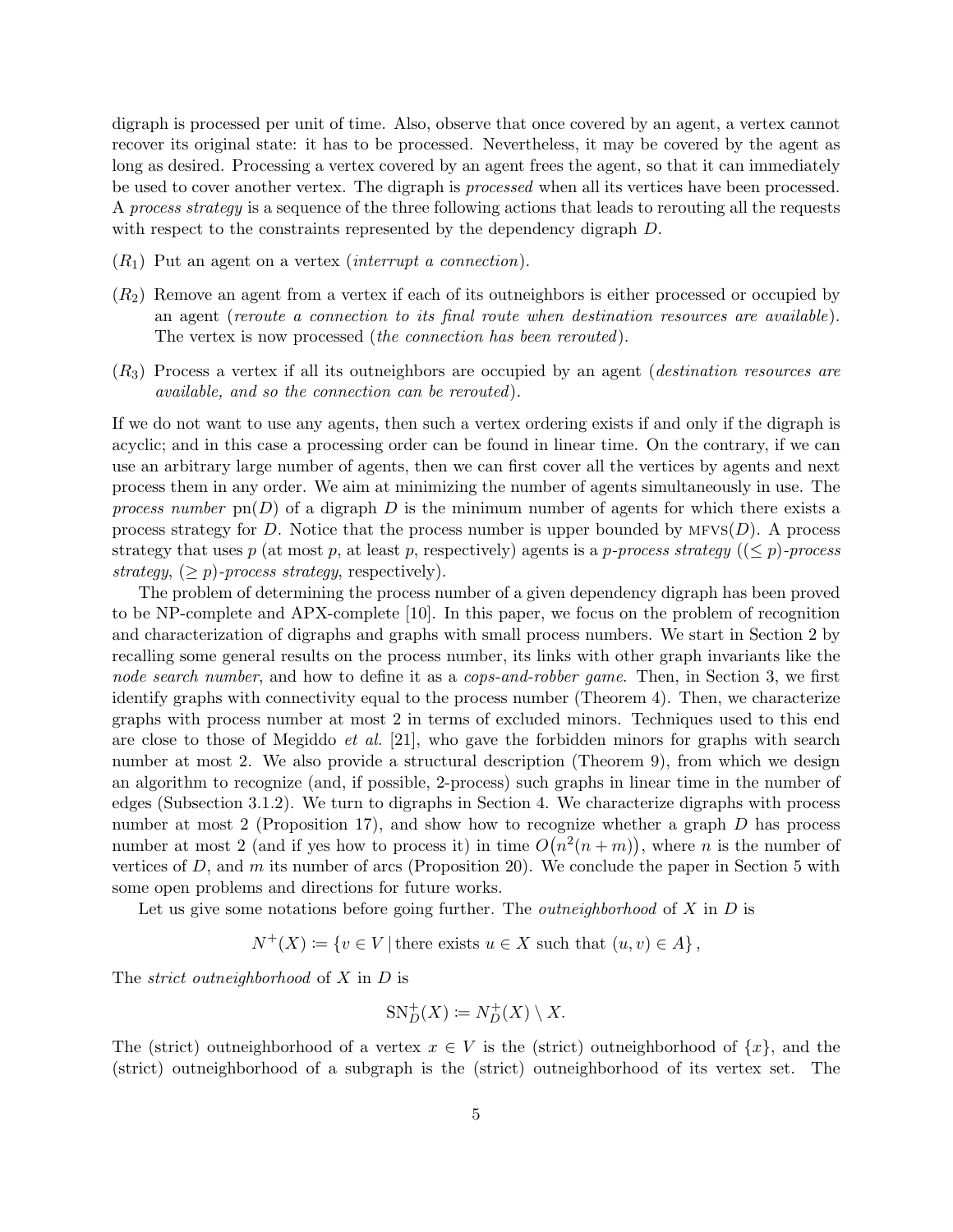*inneighborhood* of X is  $N_D^-(X) := N_{D'}^+(X)$  where D' is obtained from D by reversing the direction of every arc. In all these notations, the subscript may be omitted if there is no risk of confusion.

#### 2 General results on the process number

First, notice that the dependency digraph may contain loops. It may occur when the original and final routes of a lightpath use the same wavelength on the same link of the network. In such cases, and depending on the specificities of the router nodes of the network, it is not always possible to establish the new route before switching the lightpath. So a break-before-make might be required.

Observation 1. Adding loops to the vertices of a digraph D increases the process number by at most 1.

*Proof.* Consider a pn(D)-process strategy for D, let L be the order in which the vertices are processed, and let  $D^*$  be the digraph obtained from D by adding a loop to each vertex. Since adding a loop to a vertex v forces to cover v by an agent before processing it, we can process  $D^*$ following  $L$  using at most one extra agent: it suffices to ensure that an agent is placed on a vertex before processing it. So,  $pn(D^*) \leq pn(D) + 1$ .  $\Box$ 

Let us note that the bound of Observation 1 cannot be further reduced in general. For instance, the process number of a directed symmetric path (on at least 4 vertices) is 2, and adding a loop on each vertex yields a digraph with process number 2. On the opposite, the process number of the digraph of Figure  $2(c)$  is 1 but adding a loop on w yields a digraph with process number 2.

It is straightforward to construct a loopless digraph  $D'$  such that  $pn(D) = pn(D')$ , replacing each loop with a 2-cycle. Hence, unless stated otherwise, we consider in the sequel loopless digraphs. When D is symmetric, we work for convenience on the underlying undirected graph  $G = (V, E)$ . So each undirected graph of this paper is to be seen as a symmetric digraph.

An important invariant for digraphs and graphs is the notion of vertex separation. Let  $D =$  $(V, A)$  be a digraph and X a subset of its vertices. A *layout L* of D is an ordering of the vertices, i.e., a one-to-one correspondence between V and  $\{1, 2, \cdots, |V|\}$ . The vertex separation of  $(D, L)$  is  $\text{vs}_L(D)$ , the maximum over all indices  $i \in \{1, 2, \dots, |V|\}$  of the size of the strict outneighborhood of  ${L^{-1}(1), L^{-1}(2), \cdots, L^{-1}(i)}$ . The vertex separation vs(D) of D is the minimum, over all orderings L, of  $\text{vs}_L(D)$ . This notion naturally extends to undirected graphs: the vertex separation of an undirected graph is the vertex separation of the corresponding symmetric digraph. Kinnersley [17] proved that the vertex separation of any undirected graph equals its pathwidth, an important invariant of graphs introduced by Robertson and Seymour [23].

The following result establishes a close link between the vertex separation and the process number of a digraph. It was first proved by Coudert *et al.* [10], but we recall the proof here for completeness.

**Proposition 2** ([10]). For every digraph D,  $\text{vs}(D) \leq \text{pn}(D) \leq \text{vs}(D) + 1$ .

*Proof.* Consider a p-process strategy for  $D$ , and let  $L$  be the order in which the vertices are processed. Observe that if the strategy is stopped just after the  $i<sup>th</sup>$  vertex has been processed, then any non-processed vertex having a processed inneighbor must be covered by an agent. As this is true for every  $i \in \{1, 2, \dots, |V|\}$ , this exactly means that the vertex separation of  $(D, L)$  is p, so  $\text{vs}(D) \leqslant \text{pn}(D).$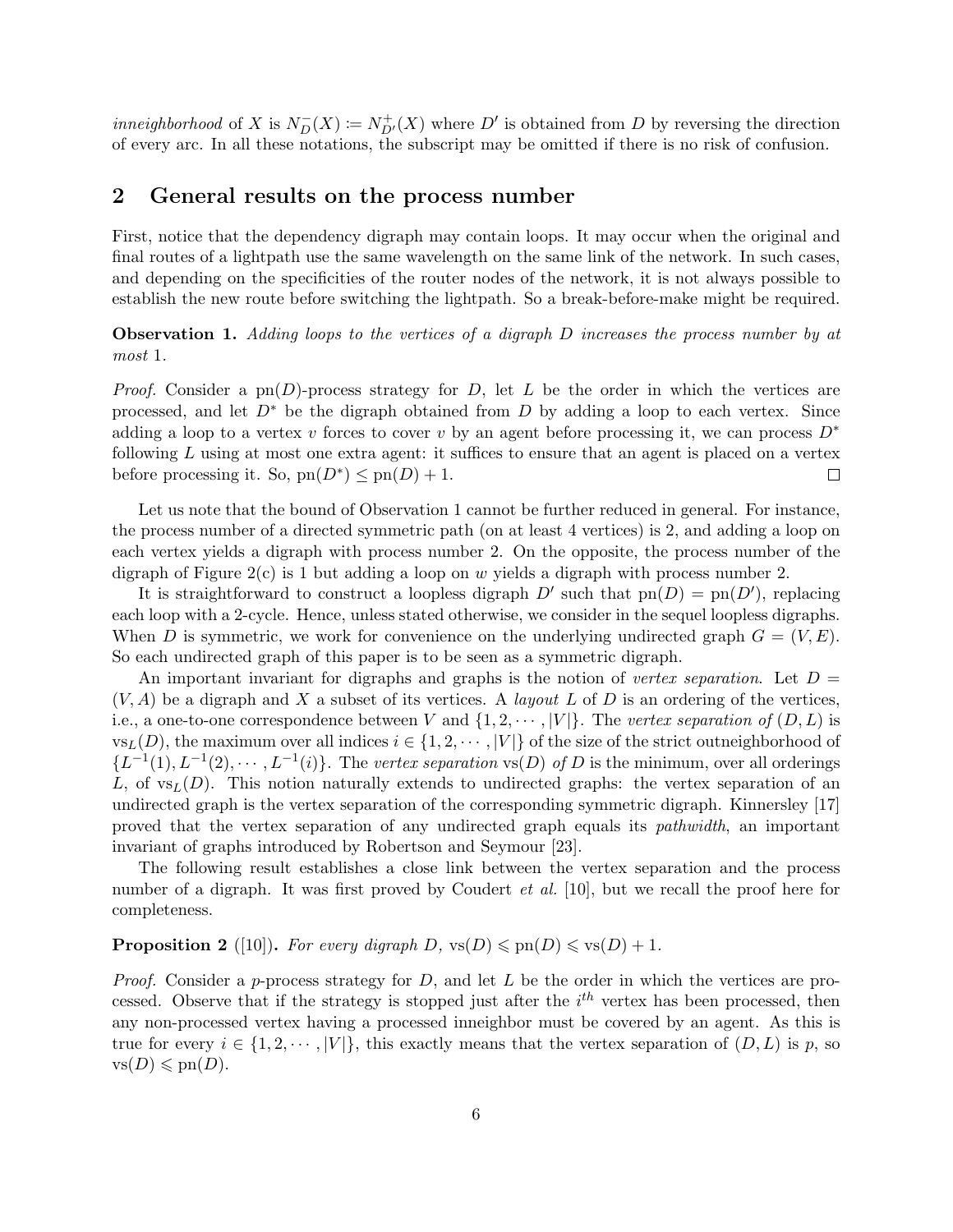Let L be an ordering of the vertices of D, and let  $\text{vs}_L(D)$  be the vertex separation of  $(D, L)$ . We consider the process strategy for  $D$  that consists of processing the vertices in the increasing order induced by L. At any time, let P be the set of processed vertices and let  $M$  be the set of vertices covered by an agent. At each step, we ensure that M equals the strict outneighborhood of P in D.

The first vertex can be processed by covering its at most  $v_{sL}(D)$  neighbors by agents. Suppose that  $i \geq 1$  vertices have been processed, and let v be the next vertex to be processed. If  $v \notin M$ , then as the vertex separation of  $(D, L)$  is  $v_{S}(D)$  we infer that  $|M \cup (N^+(v) \setminus P)| \leq v_{S}(D)$ . So we can put an agent over all the outneighbors of v that are not in  $M \cup P$  and process v. This uses at most vs<sub>L</sub>(D) agents simultaneously. If  $v \in M$ , then  $|M \setminus \{v\} \cup (N^+(v) \setminus P)| \leqslant \text{vs}_L(D)$ . Thus, putting an agent over all the outneighbors of v not in  $M \cup P$  uses at most, and possibly,  $\mathrm{vs}_L(D) + 1$ agents simultaneously. Hence,  $pn(D) \leqslant vs_L(D) + 1$ .  $\Box$ 

As determining the vertex separation of an arbitrary graph is APX-complete [12], the preceding result shows that the process number problem also is.

The pathwidth of a graph is also its *node-search number*, and is closely related to other graphsearching invariants [5, 27]. Indeed, the process number in undirected graphs can be defined in terms of a cops-and-robber game, in which a team of agents aims to catch an invisible and infinitely fast fugitive. The main difference with the node search number is that with the process number, a vertex can be processed if all its neighbors are covered by an agent. Consequently, the fugitive is caught not only when it occupies the same vertex as an agent, but also when it is surrounded by agents. Furthermore, a process strategy is, by the definition, a monotone game. Further study of the links between the process number, the vertex separation and also the search number has been performed recently [10, 26]. We refer the reader to the recent survey of Fomin and Thilikos about graph-searching [13].

The next proposition characterizes the optimal process-strategies for digraphs whose process number is different from their vertex separation.

**Proposition 3.** For any digraph D, there exists a  $pn(D)$ -process strategy such that each vertex is covered by an agent before being processed if and only if  $pn(D) = vs(D) + 1$ .

*Proof.* Suppose that the digraph D has a pn(D)-process strategy such that each vertex is covered by an agent before being processed. Let  $v_1, v_2, \dots, v_n$  be an enumeration of the vertices of D in the order in which they are processed. For each  $i \in \{1, 2, \dots, n\}$ , we set  $X_i := \{v_1, v_2, \dots, v_i\}$ . Stop the strategy just before the vertex  $v_i$  is processed. All the vertices in the strict outneighborhood of  $X_i$  must be covered by agents, and so is also  $v_i$ . Therefore,  $|SN^+(X_i)| \leq pn(D) - 1$  for each  $i \in \{1, 2, \dots, n\}$ , and hence  $\text{vs}(D) \leq \text{pn}(D) - 1$ . So,  $\text{vs}(D) = \text{pn}(D) - 1$  by Proposition 2.

Conversely, suppose that  $pn(D) = vs(D) + 1$ . Let H be the digraph obtained from D by adding a loop to each vertex that does not have one already. Thus, any strategy that processes H must cover each vertex by an agent before processing it. Moreover,  $\text{vs}(H) = \text{vs}(D)$  and  $\text{pn}(D) \leqslant \text{pn}(H)$ . Since  $pn(H) \leqslant vs(H) + 1$  by Proposition 2, we infer that  $pn(H) = pn(D)$ . Therefore, any  $pn(D)$ strategy for H is a  $pn(D)$ -strategy for D that covers each vertex by an agent before processing it, as wanted.  $\Box$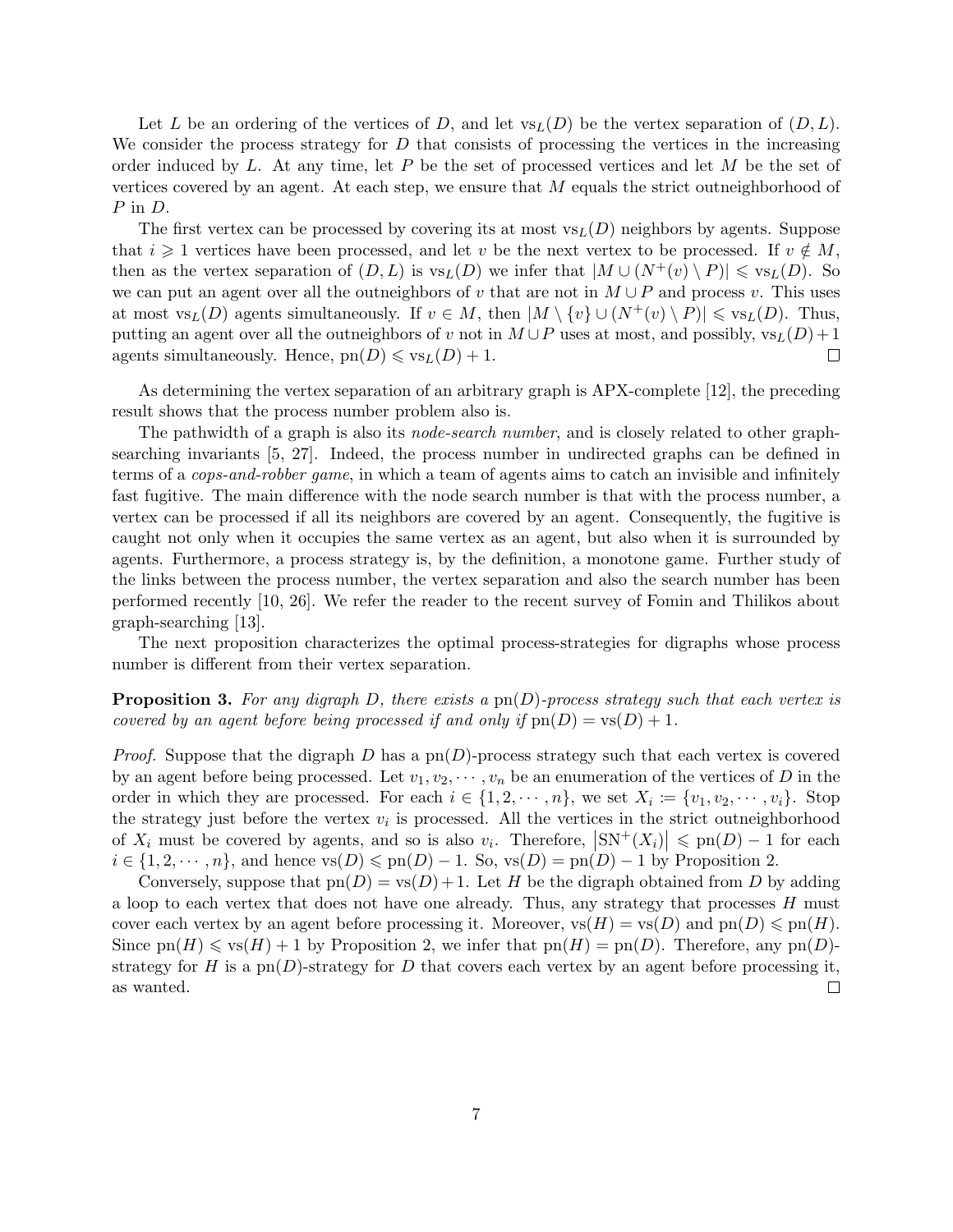## 3 Symmetric digraphs

Recall that for convenience, we work on the underlying undirected graphs of symmetric digraphs. Given an undirected graph  $G = (V, E)$ , the neighborhood  $N_G(v)$  of a vertex  $v \in V$  is the set of all the vertices adjacent to  $v$  in  $G$ . We start by characterizing graphs the connectivity of which equals the process number.

**Theorem 4.** A p-connected graph G can be p-processed if and only if there exists a vertex v of degree p such that  $G - N(v)$  is an independent set.

*Proof.* Let G be a p-connected graph. If there is a set of p vertices of G the deletion of which induces an independent set, then G has process number at most  $p$  (and hence exactly  $p$  since the minimum degree of  $G$  is at least  $p$ ).

Conversely, let G be a p-connected graph with  $pn(G) = p$  and consider a p-process strategy for G. Stop the strategy just before processing the first vertex  $v$ . Thus, all the neighbors of  $v$  are covered by agents. By the p-connectivity, G has minimum degree p. Consequently,  $v$  has degree exactly p. Let X be the set of vertices the neighborhood of which is contained in  $N(v)$  — and hence is exactly  $N(v)$ , by the p-connectivity. Without loss of generality, we can assume that the first steps of the strategy consist in processing all the vertices of X. If all the vertices not in  $N(v)$ have been processed, then the set  $N(v)$  fulfills the desired condition.

Otherwise, there exists a vertex  $w \notin X \cup N(v)$ . Define z to be the next vertex to be processed. Since the strategy uses  $p$  agents and all the vertices of  $X$  have already been processed, we deduce that  $z \in N(v)$ . Moreover,  $N(z) \subset X \cup N(v)$ . Thus,  $N(X \cup \{z\}) \subseteq X \cup N(v)$ . Consequently,  $N(v) \setminus$  $\{z\}$  is a set of  $p-1$  vertices the deletion of which disconnects w from  $A \cup \{z\}$ ; a contradiction.  $\square$ 

The class of graphs with process number at most  $p$  is closed under the operation of taking minors. Indeed, assume that there exists a p-process strategy for a given graph G. Let  $G'$  be the minor of G obtained by contracting the edge uv into a single vertex  $w$ . Without loss of generality, suppose that u is processed before  $v$  — hence v is covered by an agent when u is processed. Apply the strategy to  $G'$ . The first step concerning the vertices u and v is to cover v by an agent. Instead, put an agent on  $w$ . The remaining of the strategy can then be applied, ignoring the processing of u, and processing w instead of v. Thus, G' also has process number at most p. We formalize this as an observation.

**Observation 5.** Let G be a graph and H a minor of G. Then  $\text{pn}(G) \geqslant \text{pn}(H)$ .

We focus on graphs with small process number. The first interesting case is when  $p$  is 2, since only independent sets can be 0-processed and only the stars have process number exactly 1. We note here that Bodlaender proved that every minor-closed class of graphs that does not contain all planar graphs has a linear time recognition algorithm [6]. This result follows from a linear time algorithm that determines whether a graph has treewidth, or pathwidth, at most  $k$ , and if so finds a tree decomposition, or a path decomposition, of width at most  $k$ , respectively. However, this algorithm is rather impracticable [24].

#### 3.1 Graphs with process number 2

In this section, we characterize graphs with process number at most 2. As pointed out in the introduction, Megiddo et al. [21] gave the list of forbidden minors for graphs with search number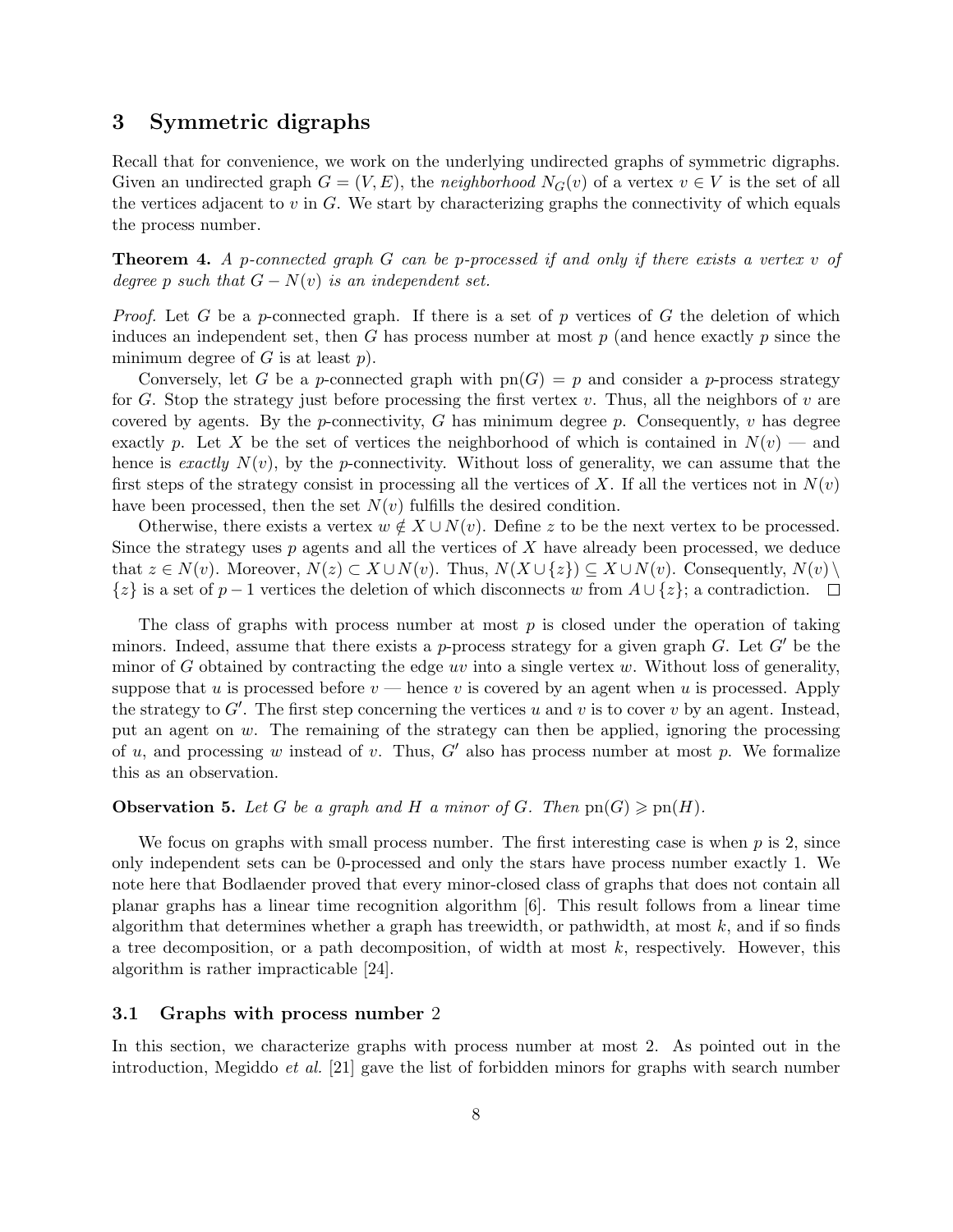

Figure 4: Some minor-obstructions for 2-processed graphs.

at most 2. We use similar techniques. Nevertheless, graphs with process number at most 2 can have search number 3, and hence some extra work is needed to find the list of forbidden minors in our case. Next, we derive from the characterization an algorithm to recognize and process such graphs, which is linear (in the number of nodes and edges) in time and space.

#### 3.1.1 Characterization of graphs with process number 2

We start by exhibiting two families  $M_1$  and  $M_2$  of graphs (15 graphs in total) with process number greater than 2. We then prove that a graph has process number at most 2 if and only if none of its minors is in  $M_1 \cup M_2$ . This is obtained via a structural characterization of those graphs. The next lemma follows from Observations 5 and a straightforward checking.

**Lemma 6.** Let  $J$  be one of the graphs of Fig. 4. Every graph with a  $J$ -minor has process number at least 3.

We now give a technical lemma, which is a direct analogue of a lemma for pathwidth. We do not state it in full generality, since we only need the following particular case.

**Lemma 7.** Let G be a graph and v a vertex of G. If  $G-v$  has (at least) three connected components with process number p then  $pn(G) > p$ .

*Proof.* Suppose on the contrary that  $pn(G) = p$ , and consider a p-process strategy of G. For convenience Let  $J_1, J_2$  and  $J_3$  be three components of  $G - v$  each of process number p. Observe that if an agent covers a vertex of  $J_i + v$ , then there is at least one vertex of  $J_i + v$  covered by an agent until all the vertices of  $J_i + v$  are processed.

Up to relabeling the components, we may assume that  $J_i$  is the  $i^{th}$  component among  $J_1, J_2, J_3$ to have p of its vertices covered by agents (each of them must reach such a state since  $pn(J_i) = p$ ). Stop the strategy when p vertices of  $J_2$  are covered by agents. Then, no vertex of  $J_1$  is covered by an agent, which implies that all the vertices of  $J_1$  are processed (by our choice of the ordering of the components  $J_i$  and the remark above). Consequently, either a vertex of  $J_3 + v$  is covered by an agent, or all the vertices of  $J_3$  are processed. The former is impossible since we consider a  $p$ process strategy of  $G$ , and so is the latter by our ordering of the components  $J_i$ . This contradiction concludes the proof.  $\Box$ 

Our next lemma exhibits another family of graphs with process number greater than 2. It directly follows from Observation 5 and Lemma 7.

**Lemma 8.** Let J consist of three graphs  $J_1, J_2, J_3$  chosen among  $T_a, T_b, T_c$  and merged at vertex  $\Box$  (see Fig. 5). Every graph with a J-minor has process number at least 3.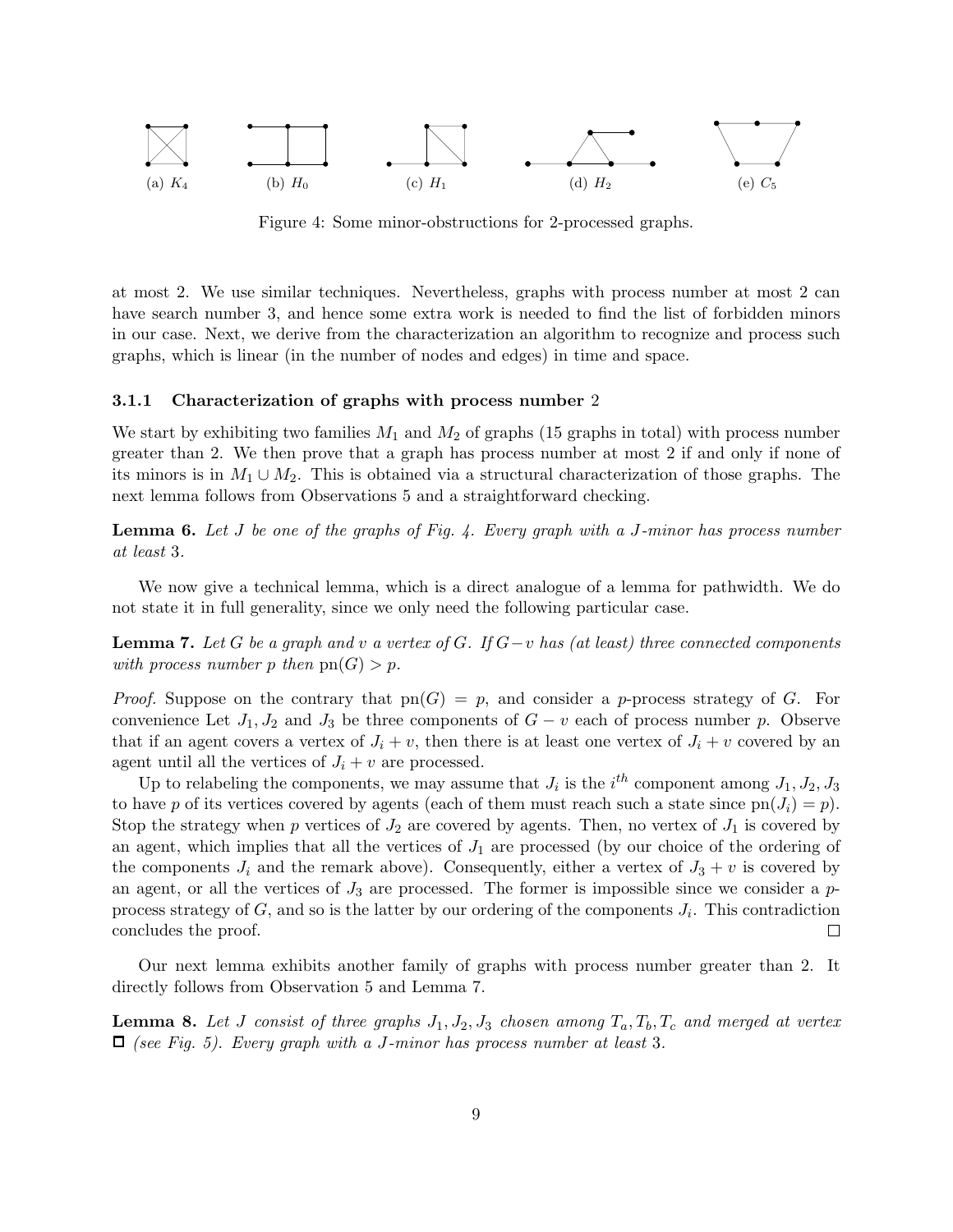

Figure 5:  $T_1$  and  $T_2$  are two of the ten non-isomorphic minor-obstructions for 2-processed graphs obtained using three subgraphs chosen among  $T_a$ ,  $T_b$  and  $T_c$  merged at vertex  $\Box$ .

Let  $M_1$  be the collection of graphs depicted in Fig. 4 and let  $M_2$  be the collection of graphs defined in Fig. 5. We observe that if a graph G has a cut-vertex  $v$  such that at least three components of  $G-v$  are not stars, then G necessarily contains a minor in  $M_2$ . This is true because a connected graph that is not a star contains either a cycle, or a path on at least four vertices. This observation is used several times in the sequel.

Given a vertex u of a graph G, a subgraph H of  $G - u$  is attached to u if the strict outneighborhood of H in G is  $\{u\}$ . We can now give a complete characterization of graphs that can be 2-processed. Statement (c) of the following theorem is illustrated in Fig. 6.



Figure 6: A typical graph with process number 2.

**Theorem 9.** For every connected graph  $G = (V, E)$ , the following assertions are equivalent.

- (a)  $\text{pn}(G) \leq 2$ ;
- (b) No minor of G is in  $M_1 \cup M_2$ ;
- (c) There exists a partition  $(U, Z, T)$  of V such that
	- $U = \{u_1, \cdots, u_r\}$  and  $Z = \{z_i^j\}$  $\mathbb{E}_{i}^{j} | 1 \leqslant i \leqslant r$  and  $1 \leqslant j \leqslant k_{i}$  where  $k_{1}, \cdots, k_{r}$  are nonnegative integers;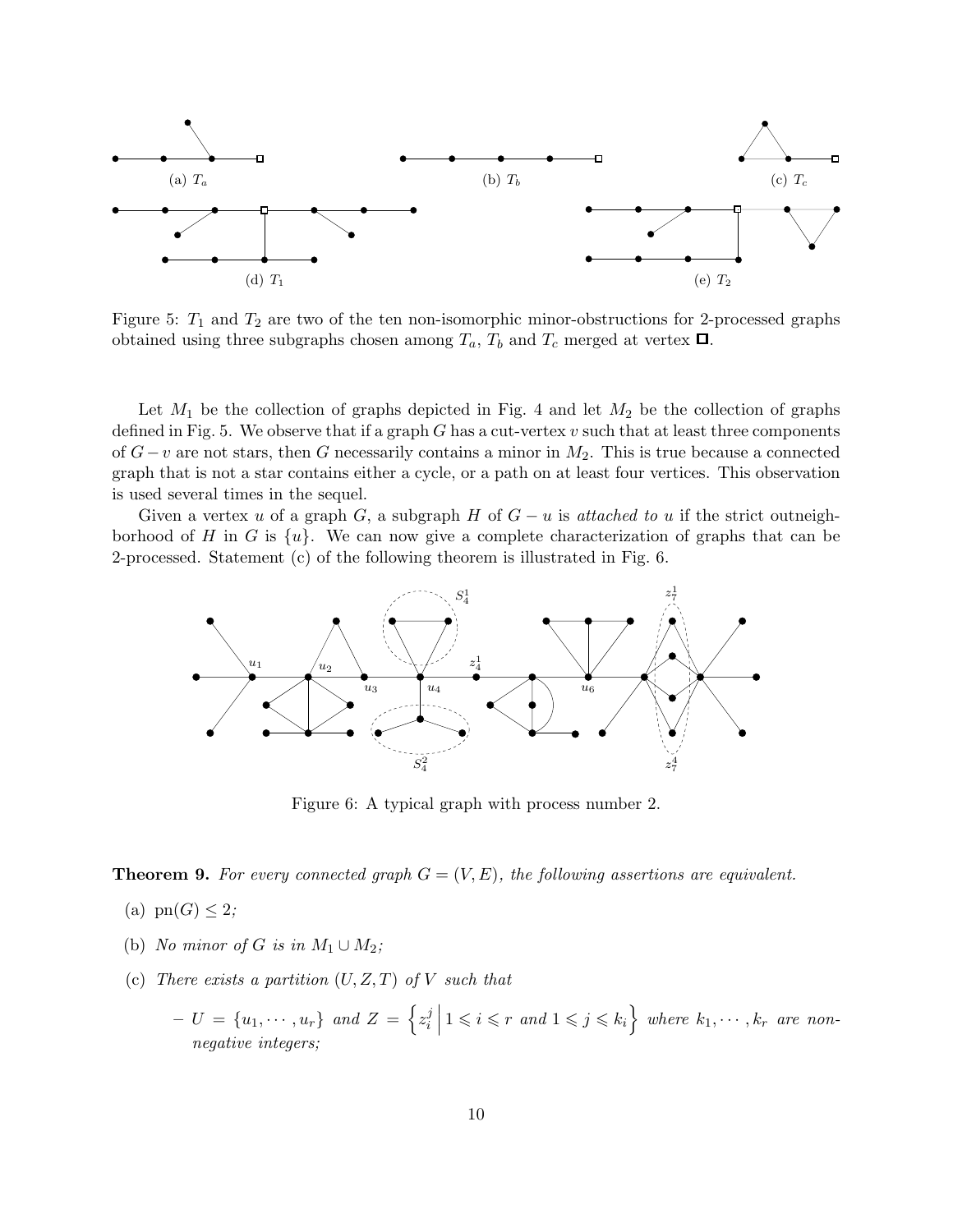- $-$  each connected component of  $G[T]$  is a star  $S_i^{\ell}$ , for some  $\ell \in \mathbb{N}$  and  $i \in \{1, 2, \cdots, r\}$ , which is attached in  $G$  to the vertex  $u_i$  of  $U$ ;
- − each vertex  $z_i^j$  ∈ Z has degree 2 in G, and its two neighbors are  $u_i$  and  $u_{i+1}$ ; and
- $N(u_i) ∩ U ⊆ \{u_{i-1}, u_{i+1}\}, and if k_i = 0 then u_{i+1} ∈ N(u_i).$

Proof. The fact that (a) implies (b) follows from Lemmas 6 and 8. Let us show now that (b) implies (c).

We prove the assertion by induction on the number of vertices of  $G$ , the result being true if  $G$ has at most 3 vertices.

Suppose first that G is 2-connected. Thus, G contains a cycle of length 3 or 4, because G has no  $C_5$ -minor. Assume that G contains a 3-cycle C. Note that condition (c) holds if  $G = C$ , so let w be a vertex of G not in C. As G is 2-connected, there exists two paths from w to C that intersect only on w. As G has no  $C_5$ -minor, these two paths must be edges. Thus, w has two neighbors u and u' in C. Let v be the third vertex of C. Then, v is not adjacent to w since G has no  $K_4$ -minor. Moreover, the vertices v and w have degree 2 in G since G contains no  $H_1$ -minor. Therefore, G consists of the edge  $uu'$  and some vertices of degree 2 adjacent to both u and  $u'$ , and hence G fulfills condition (c). Assume now that G has no 3-cycle, hence G has an induced 4-cycle C. If G is a 4-cycle, then the conclusion follows, so let us assume that w is a vertex of G not in C. We deduce as before that w has at least 2-neighbors in C because G is 2-connected and has no  $C_5$ -minor. Since G has no 3-cycle, w has exactly 2 neighbors in C, which are not adjacent. So w cannot have degree more than 2 in  $G$ , for otherwise G would contain an  $H_0$ -minor. Consequently, we infer that G consists of a 4-cycle  $uvw'v'$  and some vertices of degree 2 adjacent to both u and  $u'$ , and hence G satisfies condition (c).

We assume now that G has a cut-vertex w. Let  $X_1, X_2, \cdots X_b$  be the connected components of  $G - w$ , and for each index i set  $D_i := X_i + w$ . (Note that  $b \geq 2$  since w is a cut-vertex.) If each  $X_i$ is a star, then setting  $r := 1$  and  $u_1 := w$  shows that G satisfies (c). So we assume that  $X_1$  is not a star. As observed earlier, at most two components  $X_i$  may not be stars since no minor of G is in  $M_1 \cup M_2$ .

We assume first that only  $X_1$  is not a star. By the induction hypothesis,  $D_1$  fulfills condition (c), so we let  $U' \coloneqq \{u'_1, u'_2, \cdots, u'_s\}$ , Z' and T' be as stated in condition (c). Observe that we can moreover assume that each vertex  $u'_i$  with  $1 < i < s$  is a cut-vertex of  $D_1$  such that exactly two components of  $D_1 - u'_i$  are not stars. In particular, for  $i \in \{1, s\}$  the vertex  $u'_i$  has a neighbor not in  $U' \cup Z'$ . We now consider several cases regarding whether  $w \in U'$ ,  $w \in Z'$  or  $w \in T'$ .

If  $w \in U'$  then the graph G fulfills condition (c), the components  $X_2, \dots, X_n$  being just additional stars attached to w.

Second, suppose that  $w \in Z'$ , and let  $u'_i$  and  $u'_{i+1}$  be the two neighbours of w in  $D_1$ . Notice that one of  $u'_i$  and  $u'_{i+1}$  has degree 2 in G, for otherwise G would contain  $H_1$  or  $H_2$  as a minor. By symmetry, we may assume that  $u'_{i+1}$  has degree 2. As a result, if  $u'_i u'_{i+1}$  is an edge then  $i + 1 = s$ . Hence, setting  $U := (U' \setminus \{u'_s\}) \cup \{w\}$  and  $Z := (Z' \setminus \{w\}) \cup \{u'_s\}$  shows that G fulfills condition (c). On the other hand, if  $u'_i$  and  $u'_{i+1}$  are not adjacent, then since  $X_1$  is a connected component of  $G - w$  there exists a vertex  $z_i' \neq w$  of degree 2 that is adjacent to both  $u_i'$  and  $u_{i+1}'$ . Notice that there is only one such vertex, for otherwise G would have an  $H_1$ -minor. Furthermore, since G does not contain  $H_0$  as a minor, we deduce that  $u'_i$  has degree 2 in G. Consequently,  $X_1$  is a star on 3 vertices; a contradiction.

Finally, assume that  $w \in T'$ . So, w belongs to a star S' attached to  $u'_i$  for some  $i \in \{1, \dots, s\}$ . Suppose that w cannot be considered as the center of  $S'$ . Then, by our assumption on  $U'$  and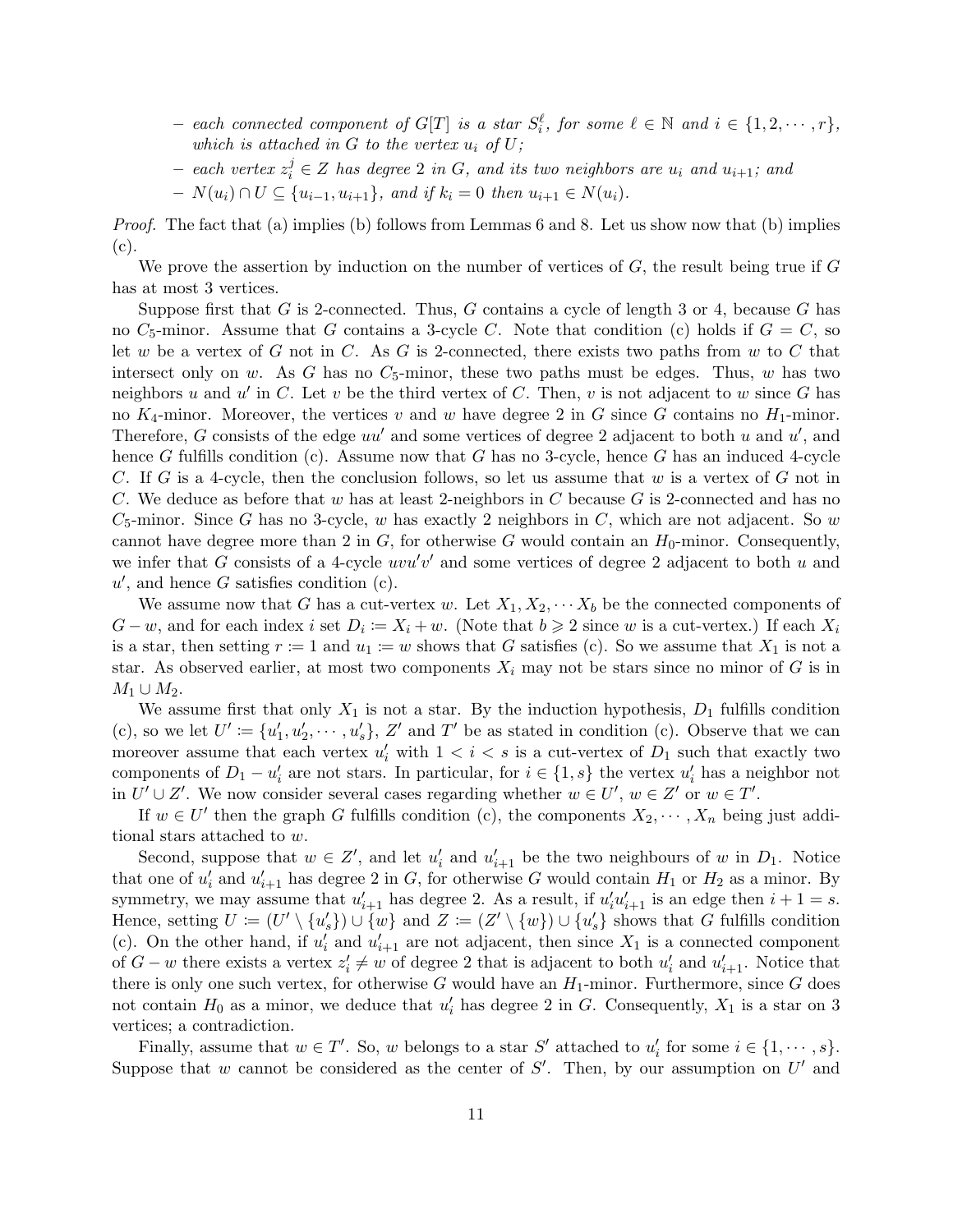because no minor of G is in  $M_2$ , we infer that  $i \in \{1, s\}$ , say  $i = 1$ . Next, there exists a vertex of  $S' - w$  that is adjacent to  $u_1$ , since w is not a cut-vertex of  $D_1$ . As a consequence,  $wu'_1$  is not an edge of G, for otherwise  $H_0$ ,  $H_1$  or  $H_2$  would be a minor of G. Let w' be the center of S'. Setting  $U := U' \cup \{w, w'\}$  yields the desired conclusion. If w is the center of S', then a similar argument (with  $w = w'$ ) applies if  $i \in \{1, s\}$ . So, suppose that  $1 < i < s$ . In this case, the subgraph induced by  $\cup_{j>2} D_i$  is a star since no minor of G is in  $M_2$ . Thus, G has the asserted structure.

It remains to deal with the case where another component  $X_i$ , say  $X_2$ , is not a star. We assert that there exists a decomposition  $(U_1, Z_1, T_1)$  of  $D_1$  as in condition (c), with the extracondition that w is the vertex  $u_1$  of  $U_1$ . This would yield the sought result, since then a similar decomposition  $(U_2, Z_2, T_2)$  of  $D_2$  exists (by symmetry), and hence setting  $U := U_1 \cup U_2$ ,  $Z := Z_1 \cup Z_2$ and  $T := T_1 \cup T_2$  would show that G fulfills condition (c), as wanted.

To see that the assertion holds, we consider a decomposition  $(U', Z', T')$  of  $D_1$  as in the previous case, i.e.,  $U' \coloneqq \{u'_1, \cdots, u'_s\}, Z'$  and  $T'$  are as given by condition (c) applied to the graph  $D_1$ . We make the same assumption on U', i.e., every vertex  $u'_i$  with  $1 < i < s$  is a cut-vertex of  $D_1$  and exactly two components of  $D_1 - u'_i$  are not stars.

It follows that if  $w \in U'$  then  $w = u'_i$  with  $i \in \{1, s\}$ , since every vertex  $u'_j$  with  $1 < j < s$  is a cut-vertex of  $D_1$ . So we now assume that  $w \notin U'$ .

We assert that  $w \notin Z'$ . To see this, suppose on the contrary that  $w \in Z'$  and let  $u'_i$  and  $u'_{i+1}$  be the two neighbors of w in  $D_1$ . First, note that  $u_i$  and  $u_{i+1}$  are adjacent, for otherwise both of them would have degree 2 (since G has no  $H_0$ -minor), and hence  $X_1$  would be a star; a contradiction. As as a result, since G has no  $H_1$ - or  $H_2$ -minor, one of  $u_i$  and  $u_{i+1}$  has degree 2. This contradicts our choice of the decomposition  $(U', Z', T')$ .

Consequently, w belongs to a star S' attached to a vertex  $u'_i$  of U'. We infer that  $i \in \{1, s\}$  by condition (b), for otherwise  $u'_i$  would be a cut-vertex of G such that three connected components of  $G - u_i'$  are not stars (recall that  $X_2$  is not a star); a contradiction. By symmetry, assume that  $i = 1$ . If w is a center of S', then we set  $u_0 \coloneqq w$ . This yields the sought decomposition of  $D_1$ : the vertices of  $S'$  adjacent only to w are stars attached to it, and those adjacent to both w and  $u_1$ become vertices  $z_0^j$  $\phi$ . And if w cannot be considered as the center of S', then let w' be the center of S'. As previously, we know that there is a vertex of  $S - w$  adjacent to  $u_1$ . Therefore, w cannot be adjacent to  $u_1$ . Thus, setting  $u_0 \coloneqq w'$  and  $u_{-1} \coloneqq w$  yields the sought decomposition of  $D_1$ .

It remains to show that  $(c)$  implies (a). The graph  $G$  can be 2-processed as follows. (1) Cover  $u_1$  by an agent and set  $i := 1$ ; (2) While  $i < r$ : process all stars  $S_i^{\ell}$  (this uses a second agent, which is freed at the end), cover  $u_{i+1}$  by an agent, process all vertices  $z_i^j$  $i<sub>i</sub>$ , process the vertex  $u<sub>i</sub>$  (which frees an agent) and increment i; (3) Process  $u_r$ .  $\Box$ 

Theorem 9 directly implies the following corollary.

**Corollary 10.** Given two graphs  $H$  and  $H'$  that can be 2-processed and their corresponding vertices  $u_1, u_2, \ldots, u_r$  for H and  $u'_1, u'_2, \ldots, u'_s$  for H', the graph G built from the union of H and H' and where the vertices  $u_r$  and  $u'_1$  are merged can be 2-processed.

#### 3.1.2 An algorithm to recognize graphs with process number at most 2

We present a linear (in the number of nodes and edges) time and space complexity algorithm for deciding whether a graph can be 2-processed. We use the notations of Theorem 9. The idea of the algorithm is as follows. First, we note that we can decide whether a graph is a star in time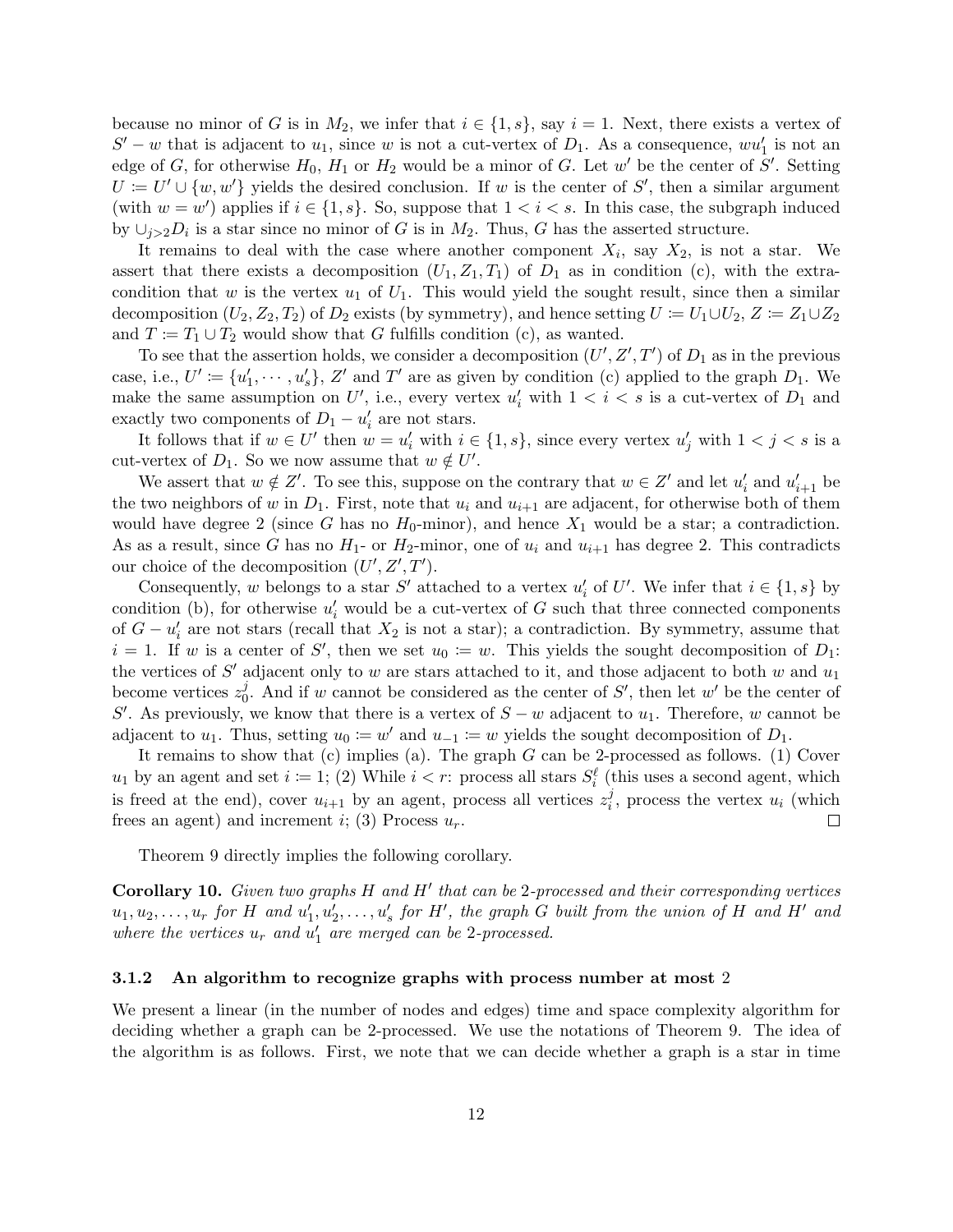$O(|N(v)| + |N(w)|)$ , where v is any vertex of that graph and  $w \in N(v)$ , since one of them must be a center of the star. Then, if we are given the vertex  $u_1$  of condition (c) of Theorem 9, we can process all attached stars in time linear in their size, next identify the vertex  $u_2$ , and so process the whole graph. Also, starting from vertex  $u_i$  and thanks to Corollary 10, we can identify in linear time the vertex  $u_1$ . Thus, the core of the algorithm is, starting from any vertex  $v$ , to identify in linear time a vertex  $u_i$ , which is done using a proper analysis of the sizes of the neighborhood at distance 1 and the neighborhood at distance 2 of v.

Before going into details, we need some more ground work. We show that deciding whether a graph can be 2-processed can be done in linear time. To this end, we first note in Proposition 11 that we can decide very efficiently if a graph can be 1-processed, and in Proposition 12 that we can decide in linear time if a 2-connected graph can be 2-processed.

From now on, we assume that a vertex v of G contains the list  $N(v)$  of its neighbors, its degree, a Boolean variable  $v.\text{acitive set to False if the vertex is covered by an agent or if it has been processed, }$ and an integer — or a pointer — v. TAG, which is set to w if the vertex v is visited while processing the vertex  $w$ . We also assume that we can access any vertex of  $G$  in constant time, and finally that  $NEI(v, w)$  is a function that returns in constant time 1 if  $v \in N(w)$  and 0 otherwise. More precisely, the function NEI uses an array of size  $|V(G)|$  initialized to 0. Neighbors of v are set to 1 at the beginning of the processing phase and set back to 0 at the end of the processing phase which can thus be done in time  $O(|N(v)|)$ . So, the overall cost due to the management of NEI for all the vertices  $u_i$  (see Theorem 9) is linear in the size of  $G$ .

**Proposition 11.** Given a graph G and a vertex v, we can decide in time  $O(|N(v)| + |N(w)|)$  if G can be 1-processed or not, where  $w$  is any neighbor of  $v$ .

Proof. Since a star has at most one vertex of degree greater than 1, it is sufficient to check that:

- if  $|N(v)| > 1$ , then every neighbor of v has degree 1. This can be checked in time  $O(|N(v)|)$ ;
- if  $|N(v)| = 1$ , then the unique neighbor w of v cannot have neighbors of degree greater than 1, which can be checked in time  $O(|N(w)|)$ .

 $\Box$ 

So, overall, the time complexity is  $O(|N(v)| + |N(w)|)$ .

**Proposition 12.** Given a 2-connected graph G, we can decide in linear time if G can be 2-processed.

*Proof.* Let  $n \geq 3$  be the order of G. By Theorem 4, a graph with no-cutvertex can be 2-processed if and only if it is either  $K_{2,n-2}$  or  $K_{2,n-2}$  plus an edge joining the two vertices of the bipartition of size 2.

Now, checking that  $G$  is one of the two aforementioned graphs is done as follows. We choose three arbitrary vertices of G. One of them must have degree 2 and we call  $u_1$  and  $u_2$  its neighbors. Now it remains to check that the neighborhood of each vertex  $v \in V \setminus \{u_1, u_2\}$  is exactly  $\{u_1, u_2\}$ .  $\Box$ This procedure is linear in time.

**Proposition 13.** Given a graph G, we can check in linear time if  $\text{pn}(G) \leq 2$ .

Proof. The proof consists of three steps. We use the notation of the assertion (c) of Theorem 9.

(1) First, we prove that if we are given a graph  $G$  and a vertex  $w$ , then we can decide in linear time if G can be 2-processed under the constraint that w is the vertex  $u_1$  of the assertion (c) of Theorem 9. To this end, let us analyze the algorithm described at the end of the proof of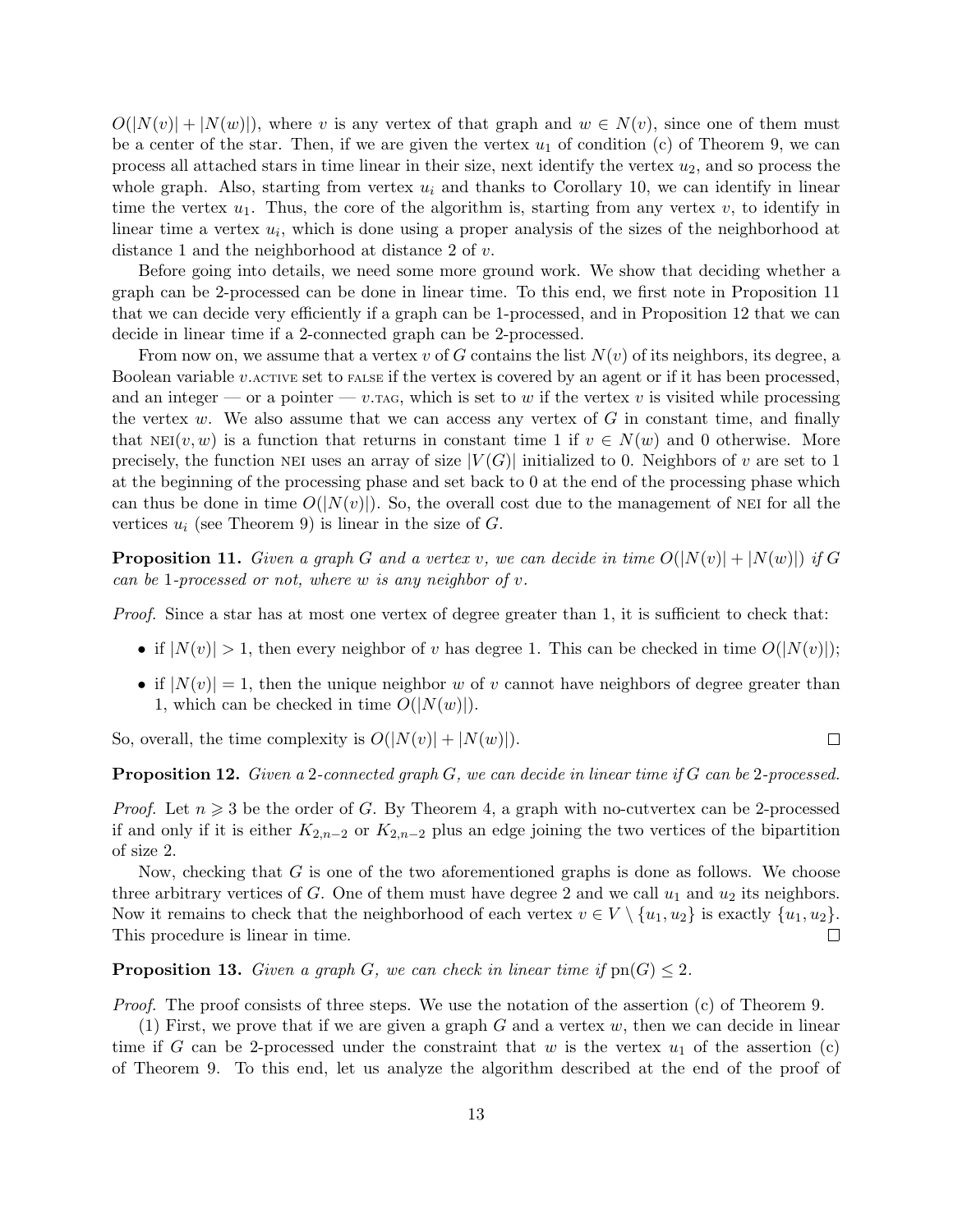Theorem 9. We set  $u_1 := w$ , and we suppose that we are at step  $i \geq 1$  of the loop. Recall that non-active vertices are ignored.

- Cover the vertex  $u_i$  by an agent: We just have to set the Boolean variable  $u_i$ . ACTIVE to FALSE.
- Remove from G all subgraphs of kind  $S_i^{\ell}$ : First, we have to determine which neighbors of  $u_i$  belong to the stars  $S_i^{\ell}$  and which belong to U or Z. According to Proposition 11 we can decide whether a neighbor v of  $u_i$  belongs to a star or not in time  $O(|N(v)| + |N(u)|)$ , where u is a neighbor of v, if any. Note that we consider the degree of v and u minus  $NEI(u_i, v)$  and  $NEI(u_i, u)$ , respectively. Simultaneously, we place a tag on all neighbors of v and u, to avoid double checking. If v belongs to a star, we process it in time  $O(|N(v)| + |N(u)|)$ , setting the Boolean variables active to false. So edges of stars will be visited twice during the processing of  $u_i$ . We also visit all edges incident to  $u_{i+1}$  once.
- Determine the vertex  $u_{i+1}$  and process all vertices  $z_i^j$ <sup>*j*</sup>: To determine  $u_{i+1}$ , we have to check that all remaining active neighbors of  $u_i$  of degree 1 (i.e., vertices  $z_i^j$  $i_j$ , if any) have the same neighbor, which should also be the remaining neighbor of degree greater than 1. (Note that there is such a neighbor for otherwise the previous step would have processed all the neighbors of w.) Then it remains to process the vertices  $z_i^j$  $i<sup>j</sup>$ . To this end, we first cover  $u_{i+1}$  by an agent. During this step, we visit all the remaining neighbors of  $u_i$  once.
- Process the vertex  $u_i$ , which frees an agent.

A graph G satisfies the assertion (c) of Theorem 9 with the vertex w being the vertex  $u_1$  if and only if this algorithm processes the whole graph. Note that the algorithm fails if more than one vertex is a candidate to be the vertex  $u_{i+1}$ .

Overall, each edge of G is visited twice and a constant number of operations are performed for each vertex. So we can process G in linear time.

(2) According to the previous step and Corollary 10, given a graph  $G$  and a vertex  $u_i$ , we can check in linear time if G can be 2-processed or not. Indeed, we process all subgraphs of G attached to  $u_i$  that can be 1-processed. Now, if  $G - u_i$  has more than two components, then G cannot be 2-processed, and the algorithm returns FALSE. If  $G - u_i$  has no connected components, then  $p(n) \leq 2$ ; while if it has only one connected component H, then we apply step (1) on  $H + u_i$ with  $w = u_i$ . Otherwise, let H and H' be the two components of  $G - u_i$ . We set  $J := H + u_i$ and  $J' := H' + u_i$ . Let  $U^J = \{u_1^J, \dots, u_t^J\}$  and  $U^{J'} = \{u_1^{J'}\}$  $u_1^{J'}, \cdots, u_{t'}^{J'}$  $t'$  be the vertices given by Theorem  $9(c)$  applied to J and J', respectively.

As observed in the proof of Theorem 9, the graph G has process number at most 2 if and only if J and J' both satisfy the assertion (c) of Theorem 9 with  $u_i$  being considered as the vertex  $u_1^J$ and the vertex  $u_1^{J'}$ <sup>J'</sup>. Thus, we apply step (1) on J with  $u_1^J = u_i$ . If step (1) succeeds then we apply step (1) on J' with  $u_1^{J'} = u_i$ . Then G can be 2-processed if and only if this last step succeeds.

(3) It remains to find a vertex  $u_i$  in G. We explain now a procedure that returns a vertex which can safely be considered as one of the vertices  $u_i$ , provided that G fulfills condition (c) of Theorem 9. To this end, choose the vertex w of maximum degree of  $G$ . If vertex w has degree 2, then G is either a path or a cycle and step (2) will give a correct answer with  $u_i := w$ . If  $|N(w)| > 2$ , then  $w$  is either the center of a star or a vertex  $u_i$ . Notice that the vertices of degree greater than 2 of G are contained in  $U \cup T$ . Moreover, they induce a forest, each tree of the forest being a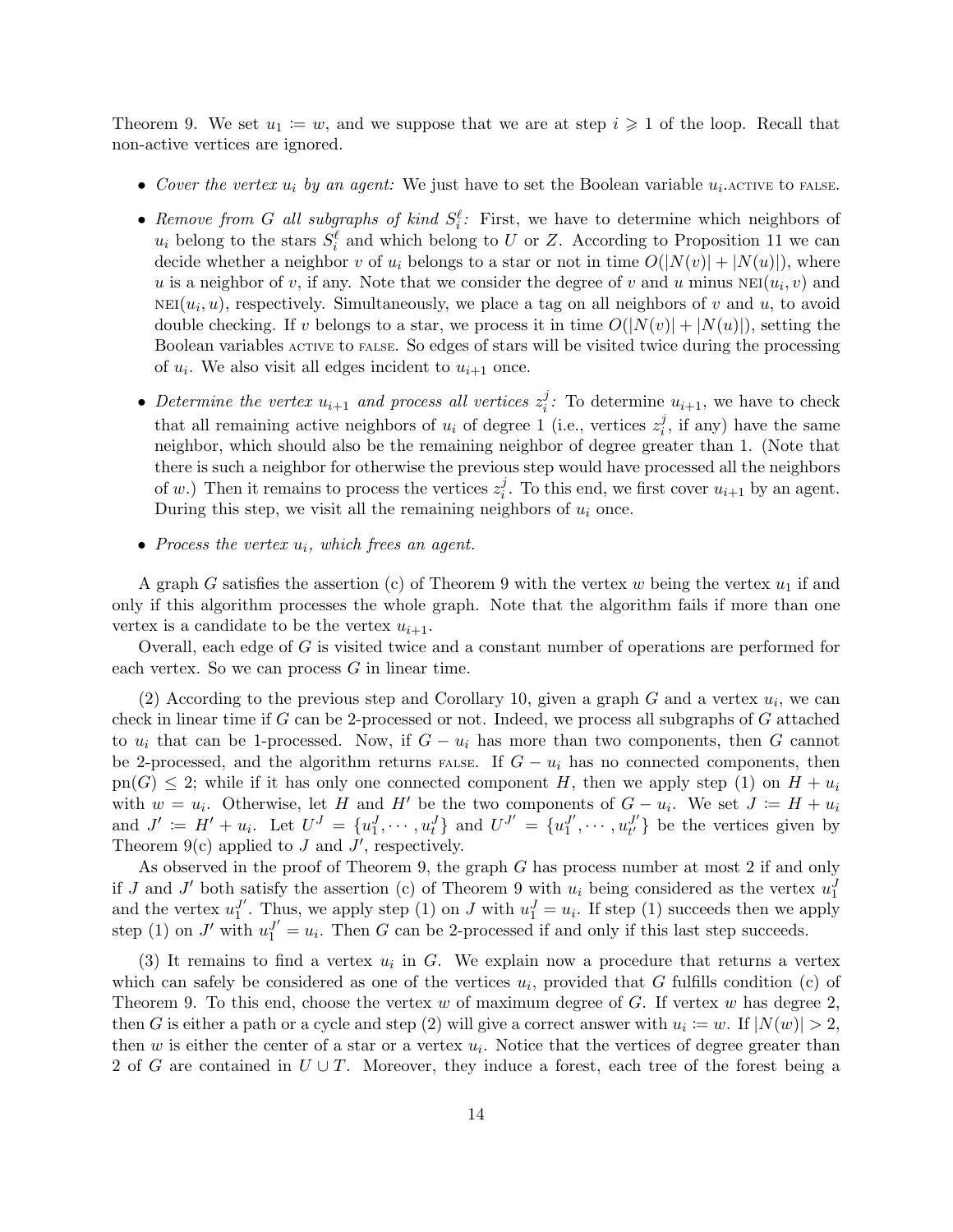path of order at least 1 with an arbitrary number of vertices adjacent to precisely one vertex of the path. In particular, w is at distance at most 2 of one of the vertices  $u_i$ . For  $i \in \{1,2\}$ , let  $k_i$  be the number of vertices of degree at least 3 that are at distance i of w. Let  $x_i$  be such a vertex, for  $i \in \{1, 2\}$ , if any. The following follows from our observations.

- If  $k_1 + k_2 = 0$ , then the procedure can safely return  $u_i = w$ .
- If  $k_1 = 1$ , then (at least) one of w or  $x_1$  can safely be returned as being a vertex  $u_i$ . So, it is sufficient to check if the subgraph of  $G - \{w\}$  containing  $x_1$  is a star. If it is the case, then the procedure returns  $w$  and otherwise  $x_1$ .
- The case where  $k_1 = 0$  and  $k_2 = 1$  is similar to the previous one, with  $x_2$  playing the role of x1.
- If  $k_1 \geq 2$ , then w can be considered to be a vertex  $u_i$ .
- if  $k_1 = 0$  and  $k_2 \ge 2$  then again w can be considered as a vertex  $u_i$ .

To sum-up, we can find in linear time a vertex of  $U$ , which allows us to check in linear time if G can be 2-processed. This concludes the proof.  $\Box$ 

A precise description of an algorithm to recognize graphs with process number 2 (and obtain a 2-process strategy, if any) is given by Algorithms 1, 2, 3, 4 and 5.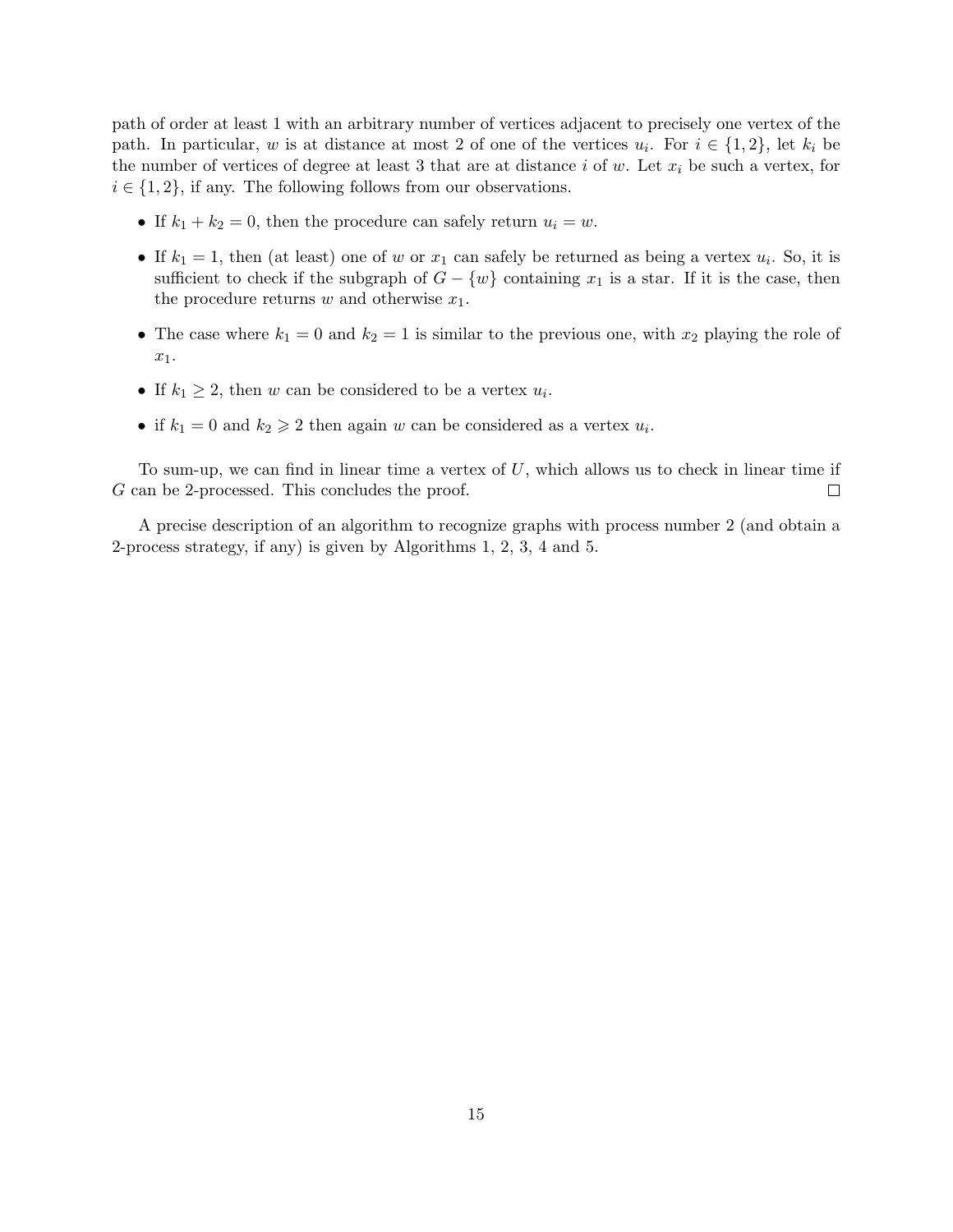Algorithm 1 Function Test-2-process-from

**Require:** a connected graph G and a vertex u covered by an agent.

**Ensure:** returns succeed if the graph G can be 2-processed with first covering u by an agent.

```
1: w.\text{ACTIVE} \leftarrow \text{FALSE}
```
2:  $CC_2 \leftarrow$  FALSE { $CC_2$  indicates if a connected component that cannot be 1-processed has already been found.}

3: for all  $v \in N(u)$  such that v. ACTIVE and v. TAG  $\neq u$  do

- 4: if Is-Star $(G, v, u, u)$  then
- 5: Process-Star $(G, v, u)$
- 6: else if not  $CC_2$  then
- 7:  $CC_2 \leftarrow \text{TRUE}$
- 8: else
- 9: **return** FAILED
- 10: if not  $CC_2$  then
- 11: return SUCCEED

12:  $FC \leftarrow$  FALSE {FC indicates if we have found a candidate for the next vertex to be visited,  $u_{i+1}$ } 13: for all  $v \in N(u)$  such that v. ACTIVE do

14: if not  $FC$  then

- 15: **if**  $|N(v)| = 2$  then
- $16:$  $u' \leftarrow N(v) - \{u\}$
- 17: else
- $18:$  $u' \leftarrow v$
- 19:  $FC \leftarrow \text{TRUE}$
- 20: **else if**  $(|N(v)| = 2$  and  $N(v) \{u\} \neq \{u'\})$  or  $(|N(v)| > 2$  and  $v \neq u'$ ) then
- 21: **return** FAILED
- 22:  $u.\text{ACTIVE} \leftarrow \text{FALSE}$
- 23: return Test-2-process-from $(G, u')$

#### Algorithm 2 Function Is-Star

**Require:** a graph  $G$ , a vertex w that should belong to a star, a vertex u that should not be considered in the neighborhoods, and a tag t.

**Ensure:** returns  $T$ RUE if w belong to a star and  $T$  FALSE otherwise. All visited vertices receive tag t.

```
1: c \leftarrow w2: if |N(u)| - \text{NEI}(u, w) = 1 then
3: c \leftarrow N(w) - \{u\}4: c.\text{TAG} \leftarrow u5: bool \leftarrow TRUE
 6: for all v \in N(c) - \{u\} do
 7: if |N(v)| - \text{NEI}(u, v) > 1 then
 8: bool \leftarrow \text{FALSE}9: v.\text{TAG} \leftarrow t10: return bool
```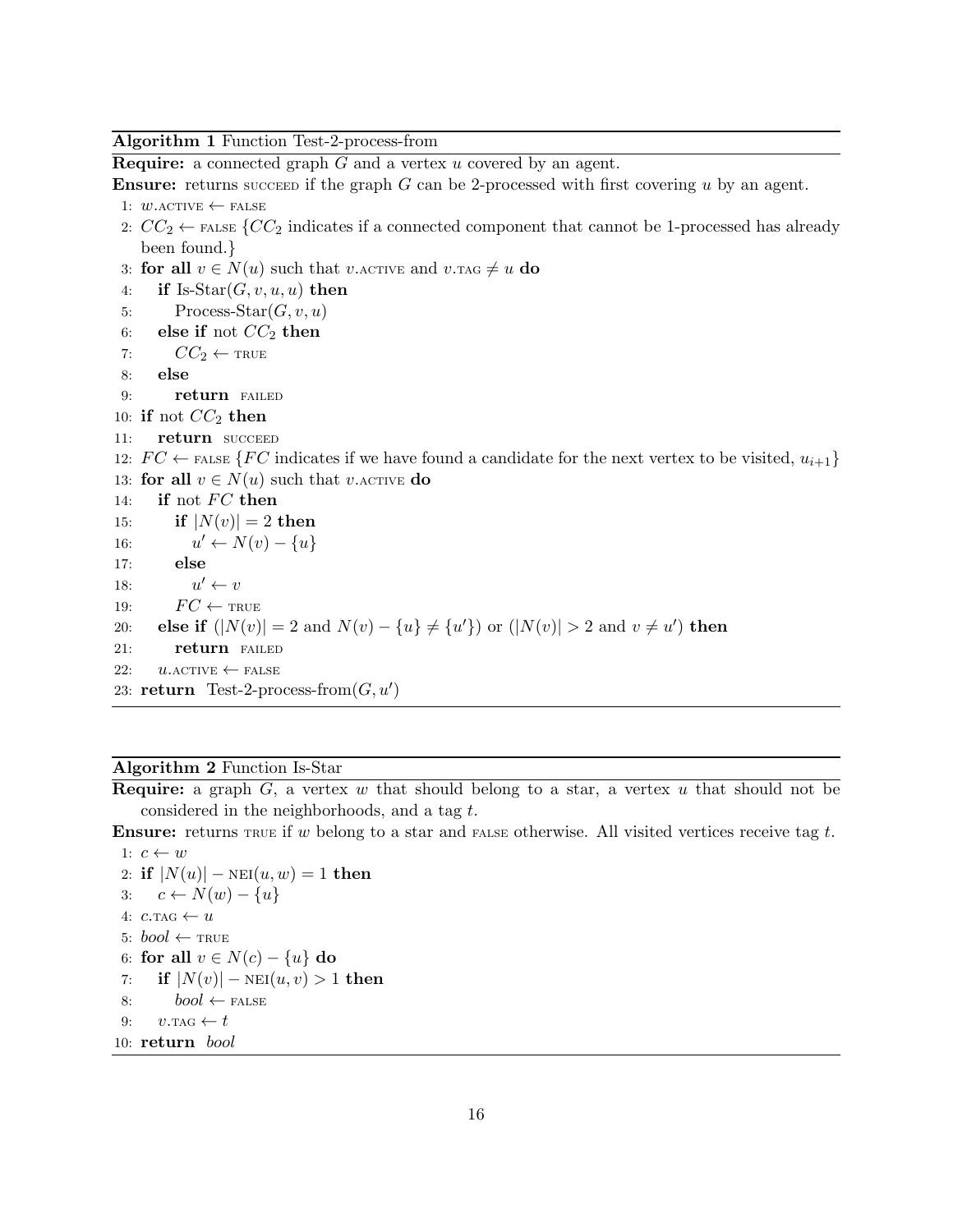#### Algorithm 3 Procedure Process-Star

**Require:** a graph  $G$ , a vertex w that belongs to a star and a vertex u that should not be considered in the neighborhoods.

**Ensure:** Inactivate all vertices of the star attached to  $w$  except  $u$ .

1:  $c \leftarrow w$ 2: if  $|N(u)| - \text{NEI}(u, w) = 1$  then 3:  $c \leftarrow N(w) - \{u\}$ 4: for all  $v \in N(c) - \{u\}$  do 5:  $v \text{.}$  ACTIVE  $\leftarrow$  FALSE

#### Algorithm 4 Function First-Vertex

Require: a connected graph G. **Ensure:** Returns a vertex of  $U$  (i.e., such that there exists a decomposition of  $G$  in which the vertex returned belongs to U if  $pn(G) \leq 2$ . {We first choose the vertex of maximum degree of G.} 1: Let  $x_0$  be a vertex of G 2: for all  $v \in V(G)$  do 3: if  $|N(x_0)| < |N(v)|$  then 4:  $x_0 \leftarrow v$ {Then we count the number of vertices of degree  $\geq 3$  at distance i of  $x_0$  for  $i \in \{1,2\}$ .} 5: if  $|N(x_0)| \geq 3$  then 6:  $k_1 \leftarrow 0, k_2 \leftarrow 0$ 7: for all  $v \in N(x_0)$  do 8: if  $|N(v)| \geq 3$  then 9:  $x_1 \leftarrow v$ 10:  $k_1 \leftarrow k_1 + 1$ 11: **for all**  $v \in N(N(x_0)) - \{x_0\}$  do 12: if  $|N(v)| \geq 3$  then 13:  $x_2 \leftarrow v$ 14:  $k_2 \leftarrow k_2 + 1$ {Finally we decide whether  $x_0, x_1$  or  $x_2$  should be returned.} 15: if  $k_1 = 1$  and Is-Star $(G, x_0, x_1)$  then 16:  $u \leftarrow x_1$ 17: **else if**  $k_1 = 0$  and  $k_2 = 1$  and Is-Star( $G, u, x_2$ ) then 18:  $u \leftarrow x_2$ 19: else 20:  $u \leftarrow x_0$ 21:  $return u$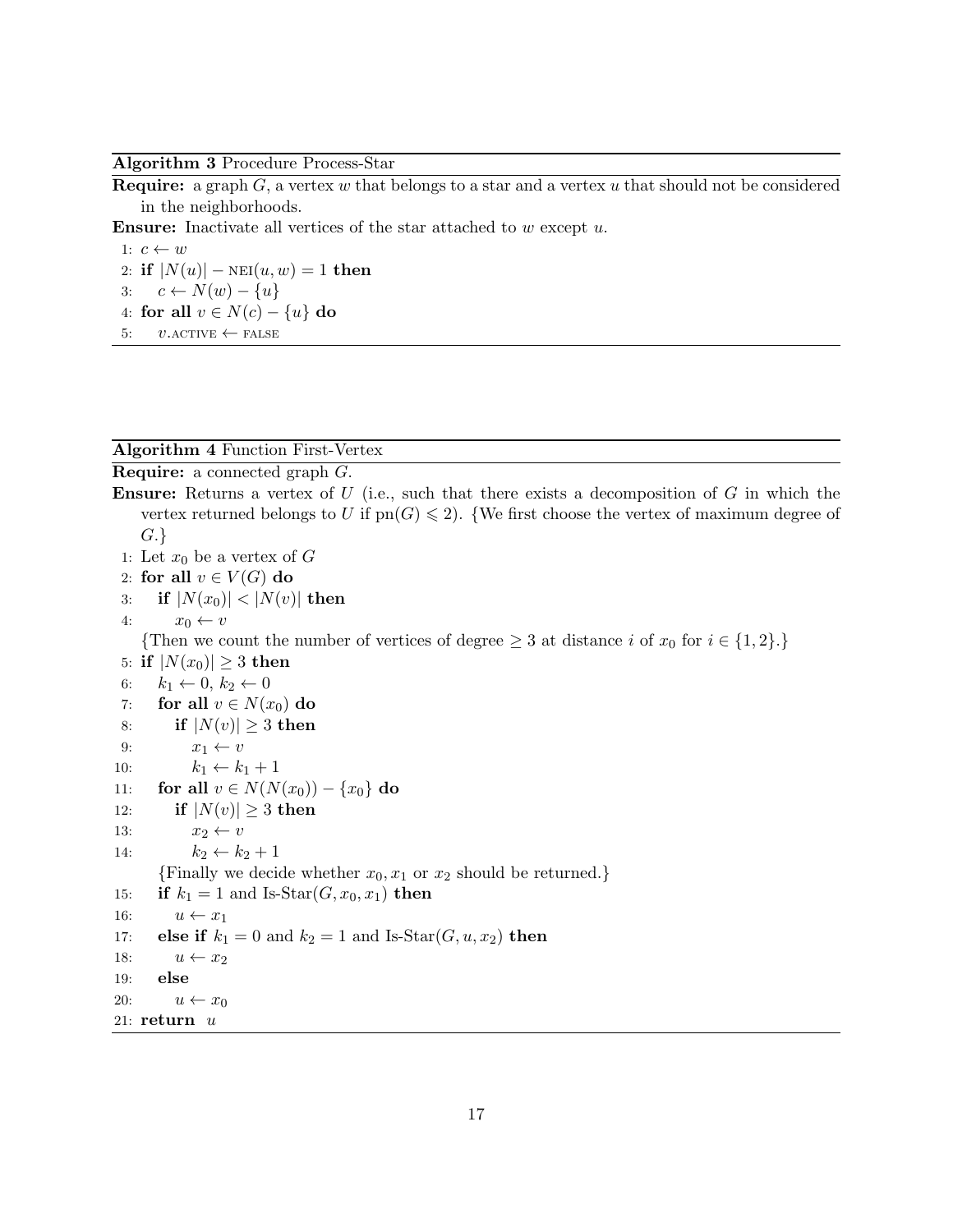Algorithm 5 Main procedure to 2-process graphs

Require: a graph G. **Ensure:** returns  $T_{RUE}$  if  $G$  can be 2-processed and  $T_{RUE}$  otherwise. 1:  $w \leftarrow$  First-Vertex(*G*) 2: Initialize NEI to 0 and set neighbors of w to 1  $O(n)$ 3:  $w.\text{ACTIVE} \leftarrow \text{FALSE}, \text{bool} \leftarrow \text{FALSE}, \text{TAG} \leftarrow 0$ 4: for all  $v \in N(w)$  such that v. ACTIVE and  $v$ . TAG  $\neq w$  do 5: if Is-Star $(G, v, w, \text{rad})$  then 6: Process-Star $(G, v, w)$ 7: else 8:  $TAG \leftarrow TAG + 1$ 9: if  $\text{TAG} > 0$  and  $\text{TAG} < 3$  then 10: **for all**  $v \in N(w)$  such that  $v.\text{TAG} = 1$  do 11:  $v \text{.} \text{ACTIVE} \leftarrow \text{FALSE}$ 12:  $x \leftarrow v$ 13:  $w.\text{ACTIVE} \leftarrow \text{TRUE}$ 14:  $bool \leftarrow Test\text{-}2\text{-}process\text{-}from(G, w)$ 15: if  $\text{rad} = 2$  and *bool* and  $x.\text{rad} = 1$  then 16: **for all**  $v \in N(w)$  such that  $v.\text{TAG} = 1$  **do** 17:  $v \text{.} \text{ACTIVE} \leftarrow \text{TRUE}$ 18:  $w.\text{ACTIVE} \leftarrow \text{TRUE}$ 19:  $bool \leftarrow Test\text{-}2\text{-}process\text{-}from(G, w)$ 20: return bool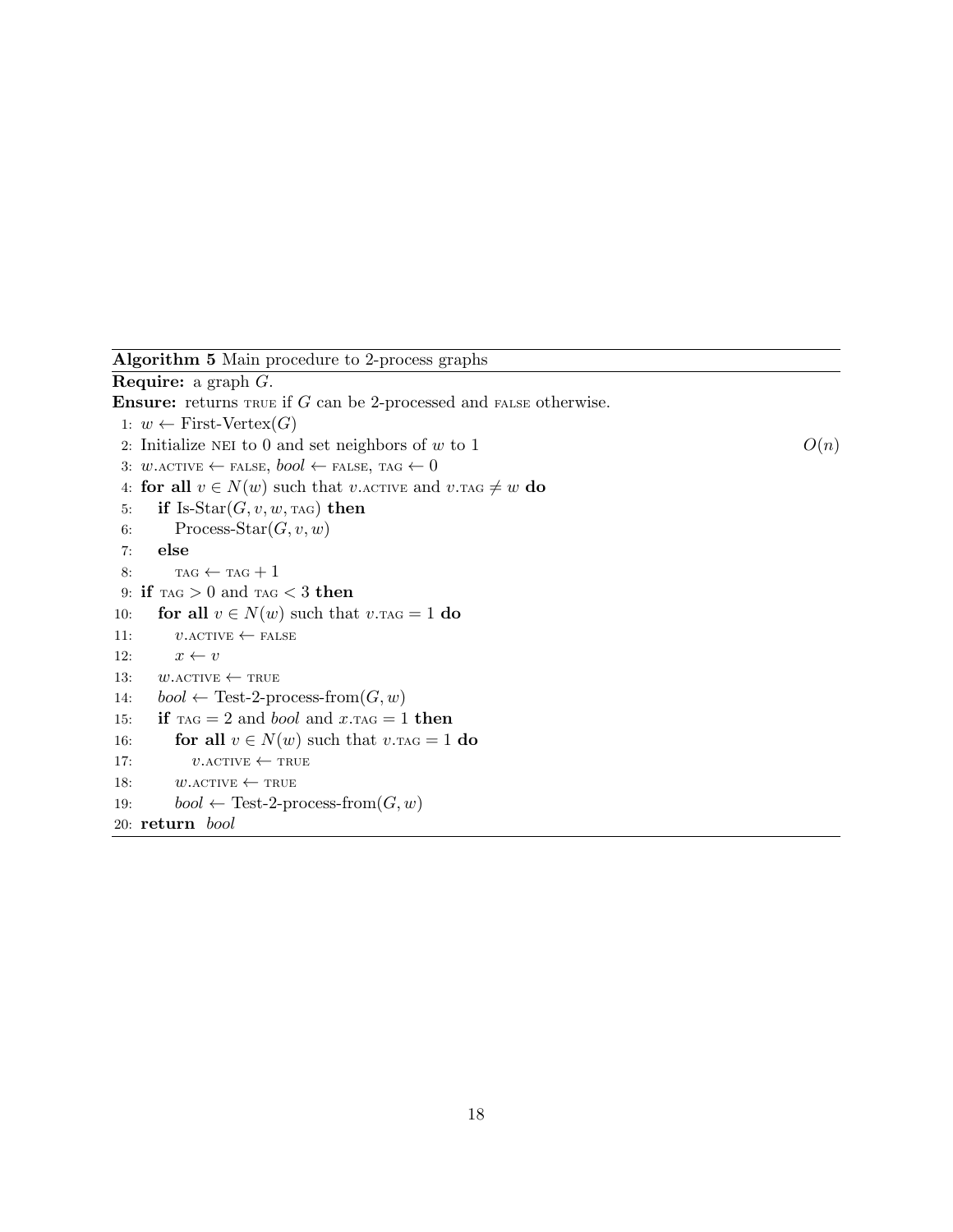## 4 Digraphs

In this section we characterize the classes of directed graphs with process number at most 2. We start with some preliminary remarks.

A digraph can be 0-processed if and only if it has no cycles, that is if it is a dag. In particular a direct path can be 0-processed. Using a Depth First Search [8], one can check in linear time whether a digraph is acyclic.

**Lemma 14.** For any digraph  $D$ , the process number of  $D$  is equal to the maximum of the process numbers of its strongly connected components.

*Proof.* Let DAG-C be the acyclic digraph of the strongly connected components of D, i.e., each vertex of DAG-C corresponds to a strongly connected component of  $D$ , and there is an arc from a vertex  $u$  to a vertex  $v$  if and only if there is an arc between the corresponding strongly connected components in D. We can process each strongly connected component of D separately, in the order induced by  $\text{DAG-}\mathcal{C}$ .  $\Box$ 

#### 4.1 Digraphs with process number 1

First, observe that a strongly connected digraph D can be 1-processed if and only if there exists a vertex u such that  $D - \{u\}$  is a DAG. In other words, a strongly connected digraph D can be 1-processed if and only if it has a minimum feedback vertex set of size 1. This can be checked in linear time [28, 25]. From this follows that we can characterize digraphs that can be 1-processed, since a digraph  $D'$  obtained from a digraph D by contracting each strongly connected component  $S_i$  to a vertex  $s_i$  is a DAG. Thus, the following is true.

**Lemma 15.** A digraph  $D$  can be 1-processed if and only if each of its strongly connected components can be 1-processed.

Forthwith a simple algorithm that decides in linear time and space complexity if a digraph can be 1-processed. This algorithm is an alternative to the algorithms of Shamir [28] and Rosen [25], which better fits our setting. In particular, it can compute the minimum feedback vertex set of 1-processed digraphs in linear time.

**Proposition 16.** Given a digraph D with n vertices and m arcs, deciding whether D can be 1processed can be done in time and space complexity  $O(n+m)$ .

*Proof.* We assume in this proof that D is a strongly connected digraph. Otherwise, we identify each strongly connected component in time  $O(n + m)$  using a Depth First Search (DFS) and next we apply the following algorithm on each strongly connected component without changing the overall complexity.

We use the observation that a strongly connected digraph D has process number 1 if and only if there is a vertex v such that  $D - v$  is a DAG. The following shows how to determine whether such a vertex exists, and find one, if any, in time  $O(n+m)$ .

Since D is strongly connected, it contains a directed cycle  $C := x_1 x_2 \dots x_k x_1$  and so the vertex v must be one of the vertices  $x_i$ . We maintain a list  $\mathcal L$  of vertices that are candidates to be the vertex v. To this end, we define L to be an array of k integers, initialized to 0. A vertex  $x_i$  of C is *valid* if  $\mathcal{L}[i]$  is 0.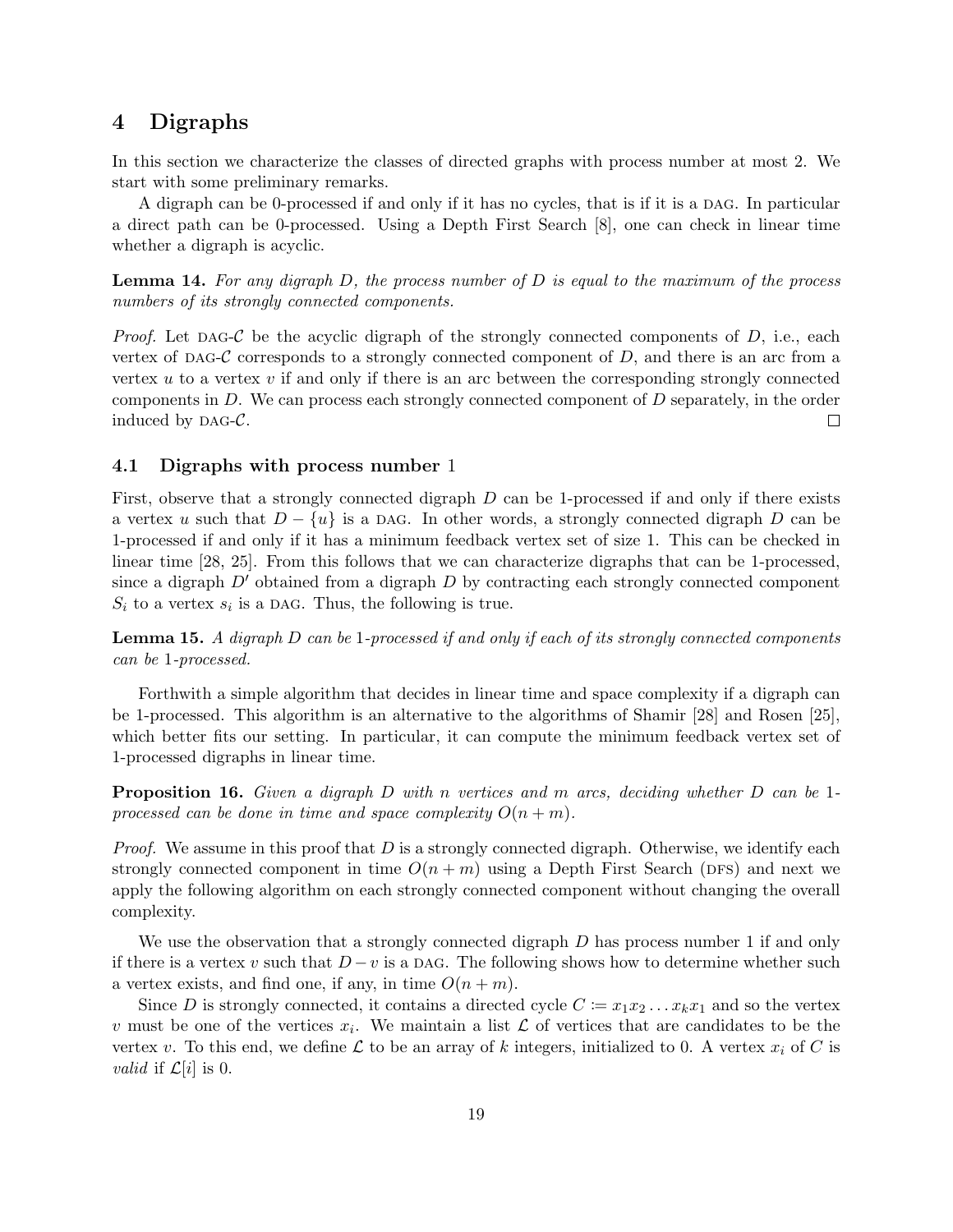Suppose that there exists a directed path  $x_iy_1y_2 \ldots y_{\ell}x_j$  with  $V(C)$  disjoint from  $\{y_1, y_2, \ldots, y_{\ell}\},$ for some non-negative integer  $\ell$ . (If  $\ell = 0$ , then it means that there is an arc from  $x_i$  to  $x_j$ .) If  $i < j$  then none of the vertices  $x_{i+1}, x_{i+2}, \ldots, x_{j-1}$  can be the sought vertex v. If  $j < i$  then none of the vertices  $x_{i+1}, \dots, x_k, x_1, \dots, x_{j-1}$  can be the sought vertex v.

For i from 1 to k, we run a DFS rooted at  $x_i$ , in which we consider neither the outneighbors of the vertices of  $V(C) \setminus \{x_i\}$ , nor the outneighbors of the vertices already visited during a previous DFS. For each vertex, we record the step in which it is first visited, i.e., we record  $i$  if the vertex was first visited during the DFS rooted at  $x_i$ . Consider the step  $i \in \{1, 2, \dots, k\}$ .

If the DFS reaches a vertex  $x_j$ , then we set  $\mathcal{L}[\ell] := i$  for each  $\ell$  from  $j - 1$  down to  $i + 1$  (modulo k). Note that if  $j = i$ , then it means that only  $x_i$  remains valid, and so we can directly set  $v := x_i$ and returns  $\text{true}$  if and only if  $D - x_i$  is a DAG.

If  $x_i$  is still valid and the DFS reaches a vertex already visited during some step j with  $j < i$ , then we set  $\mathcal{L}[\ell] := i$  for  $\ell$  from j down to 1 and from k down to  $i + 1$ .

To cope with the complexity requirement, we make the vertices not valid in a backward way and stop when a vertex that has been removed previously is found. So doing, each cell of  $\mathcal L$  is modified once, and we test in total at most  $O(m)$  times if a vertex is still valid. So the cost due to maintaining the list of valid candidates during the algorithm is  $O(n + m)$ .

Observe that if a vertex  $x_i \in V(C)$  is still valid once all the DFS are performed, then all the directed cycles of D that intersect C contain  $x_i$ . Thus, if  $\mathcal L$  is non-empty then it suffices to return TRUE if and only if  $D - x_i$  is a DAG. If  $\mathcal L$  contains no valid vertices, then we can conclude that for each  $i \in \{1, 2, \dots, k\}$ , the digraph  $D - x_i$  contains a directed cycle, and consequently D cannot be 1-processed.

Overall this algorithm takes time  $O(n + m)$ . First, we can find a cycle in time  $O(n)$ , for example by choosing a starting vertex and moving to the first neighbor until we reach a vertex that has already been visited. Second, we visit each arc of  $D$  once during the DFS. So this part takes time  $O(m)$ . Also, the total cost due to  $\mathcal L$  is  $O(n+m)$ . Finally, we can check whether a subgraph of D is a DAG in time  $O(n + m)$  using a DFS.

The space complexity is linear since except the size of the graph, a DFS needs only a stack, which can be implemented using an integer array of size  $n$ , and the list of candidates uses an array of size at most n.  $\Box$ 

#### 4.2 Digraphs with process number 2

Our aim in this subsection is to present a polynomial-time recognition algorithm for digraphs with process number 2.

Let D be a digraph and let w be one of its vertices. We say that D is a  $(2, w)$ -digraph if there exists an  $(\leq 2)$ -process strategy to process D, the first step of which is to cover w by an agent. Thus, a digraph can be 2-processed if and only if it is a  $(2, w)$ -digraph for some vertex w (see Fig. 7(b)). First, we show how to determine efficiently whether D is a  $(2, w)$ -digraph for a given vertex w.

**Proposition 17.** Let  $D$  be a (weakly) connected digraph and let  $w$  be one of its vertices. The digraph D is a  $(2, w)$ -digraph if and only if the digraph  $D - w$  can be partitioned into two subdigraphs H and  $H'$  satisfying the following conditions.

(i) There exists a vertex w' of H' such that H' is a  $(2, w')$ -digraph.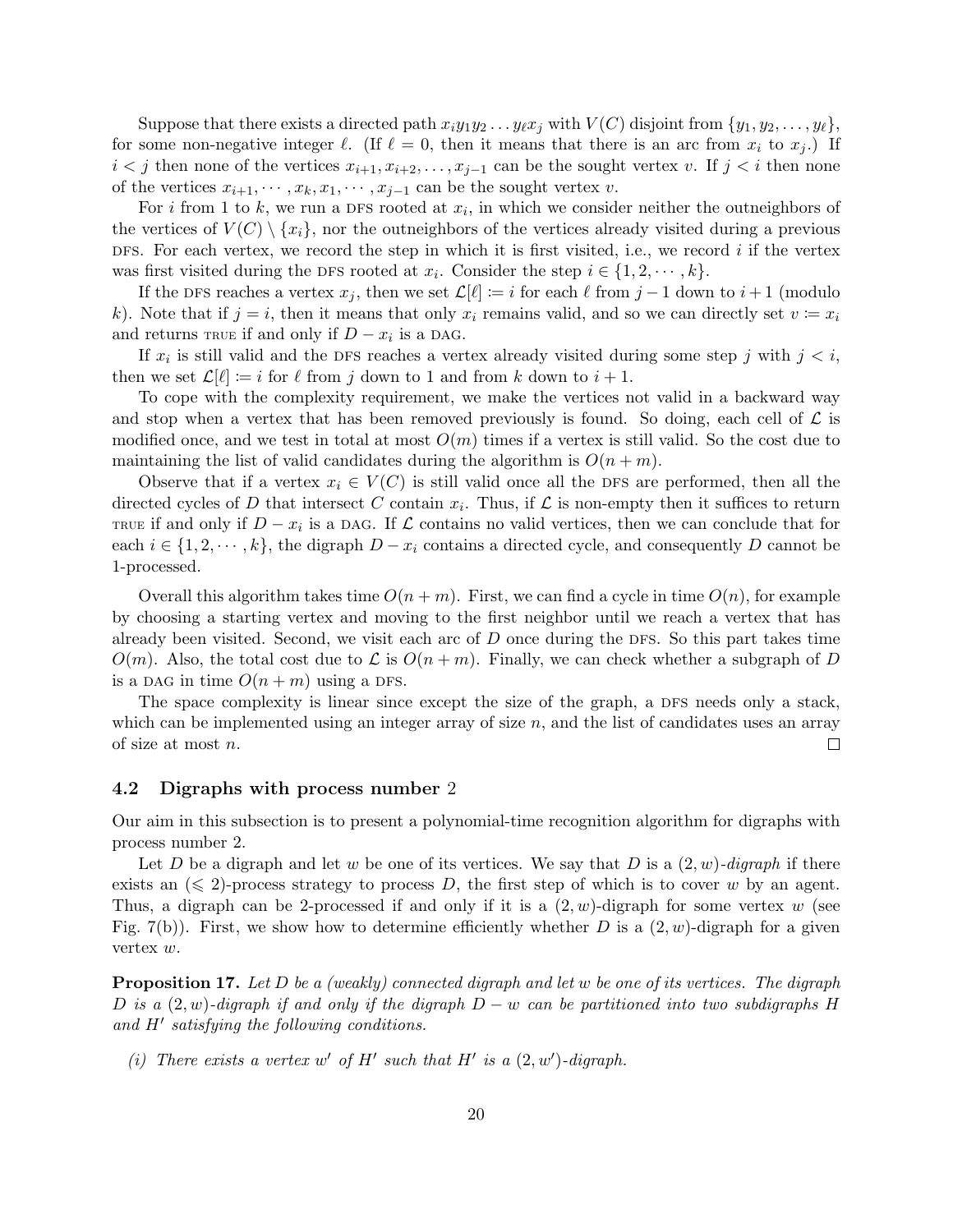

(b) Example of a  $(2, w)$ -digraph

Figure 7: The general shape and an example of a  $(2, w)$ -digraph.

(*ii*)  $SN_{D}^{+}(H + w) \subseteq \{w'\}.$ 

(iii) Either

- $\operatorname{pn}(H) = 0$ ; or
- pn(H) = 1 and there exists a (possibly empty) set  $Y \subset V(H)$  such that  $N_{D}^{-}(\{w'\}) \cap$  $V(H) \subseteq Y$ , pn( $D[Y]$ ) = 0, and  $(Y, V(H) \setminus Y)$  is a directed cut of H from Y to  $V(H) \setminus Y$ .

*Proof.* If w has no outneighbors, then D is a  $(2, w)$ -digraph if and only if  $pn(D - w) \leq 2$ . So the characterization is valid with H being empty and H' being  $D - w$ . We assume now that w has at least one outneighbor in D.

Suppose that there exist two subdigraphs  $H$  and  $H'$  as in the statement of the proposition. The following strategy shows that D is a  $(2, w)$ -digraph. Cover w by an agent. If  $pn(H) = 0$ , then cover w' by an agent, process H and then process w by condition (ii). If  $pn(H) = 1$ , then set  $Y' := V(H) \setminus Y$  and process  $D[Y']$ . As  $SN_{D}^{+}(Y') \subseteq \{w\}$  by by conditions *(ii)* and *(iii)*, we use at most one more agent during this processing, and only w is still covered by an agent once  $D[Y']$  is processed. Now, cover w' by an agent and process the vertices of Y, since  $SN_{D}^{+}(Y) \subseteq Y' \cup \{w,w'\}$ by condition (ii) and  $p(n)[Y]) = 0$ . Hence, in both cases, we have processed  $H$ , and w and w' are covered by agents. By condition (ii), we can now process w and then finish to process D since  $H'$ is a  $(2, w')$ -digraph by condition  $(i)$ .

Conversely, assume that  $D$  is a  $(2, w)$ -digraph, and consider a corresponding strategy to process it. Note that at most one outneighbor of w is processed after w, since the first step of the strategy consists in covering w by an agent. Stop the strategy just before w is processed. We let  $H$  be the subdigraph of D induced by all the vertices processed before w, and  $H'$  be the complement of H in  $D-w$ . By the definition,  $\left| N_D^+(H+w) \cap V(H') \right| \leq 1$ . If  $\left| N_D^+(H+w) \cap V(H') \right| = 0$  then we define  $w'$  to be the first vertex of  $H'$  to be covered by an agent according to the strategy, and otherwise we define w' to be the unique outneighbor of  $H + w$  in  $H'$ . In this case, the vertex w' must be already covered by an agent. As the strategy uses no more than two agents simultaneously, there are no arcs from  $H + w$  to  $H' - w'$ , and so condition (ii) is fulfilled.

Recall that we consider the strategy only from the first step up to the last step before processing w. Observe that w is covered by agent during all the steps considered, and if  $w'$  is covered by an agent at some point, then it stays covered until the last step considered. Consequently, no vertex of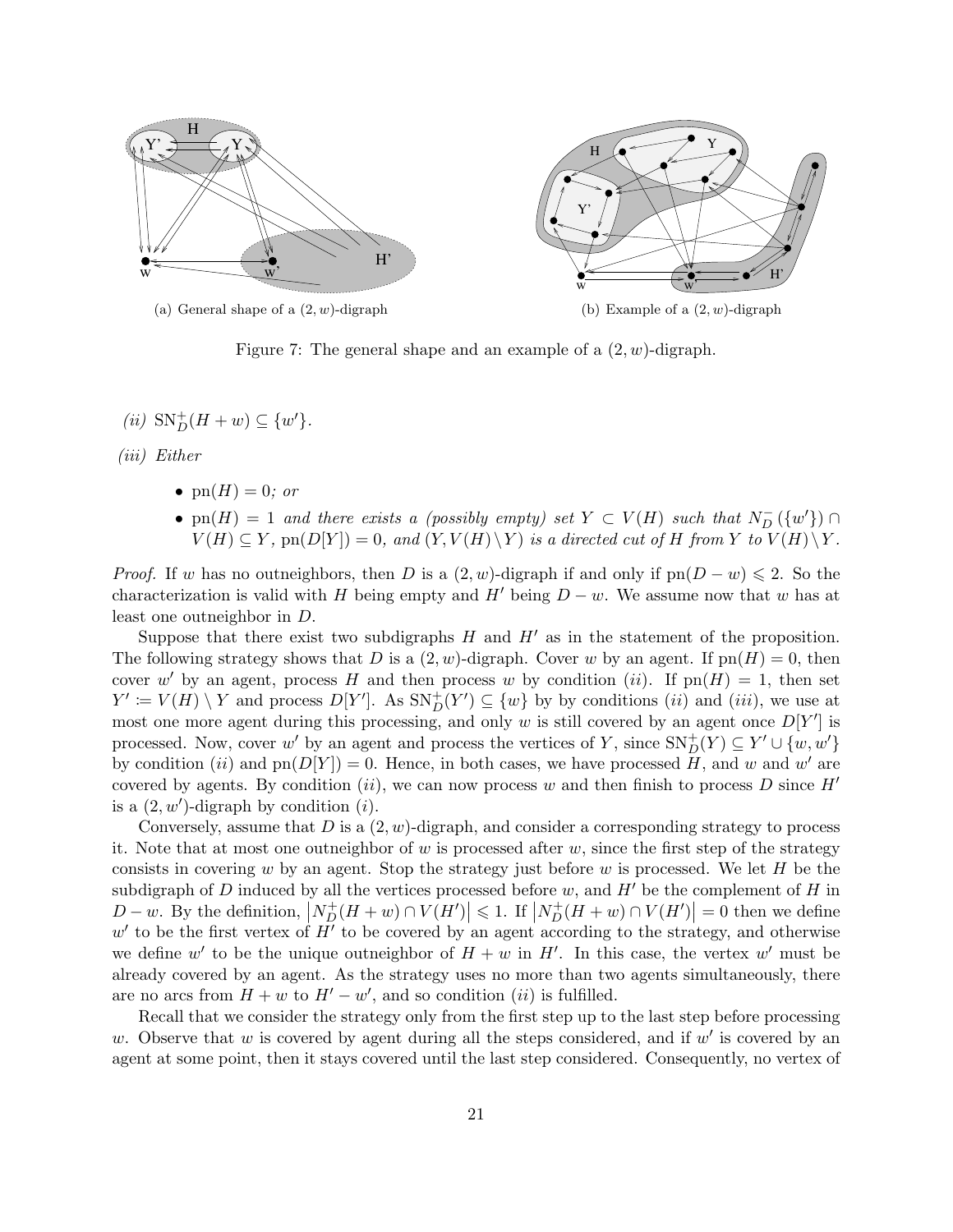$X \coloneqq N_D^{-}(\{w'\}) \cap V(H)$  can be covered by an agent at any step considered, and hence  $\text{pn}(D[X]) = 0$ . It also follows from this observation that  $pn(H) \leq 1$ . If  $pn(H) = 1$ , then we let  $v_i$  be the i<sup>th</sup> vertex of H to be covered by an agent (hence  $v_i \notin X$ ). Let  $Y'_i$  be the *outbranching of*  $v_i$  in H, that is

 $Y'_i := \{ h \in V(H) | \text{there exists a directed path from } v_i \text{ to } h \text{ in } H \}.$ 

We set  $Y' := \bigcup_i Y'_i$ . By the previous observation, we infer that  $Y' \cap X = \emptyset$ . Moreover, there are no arcs from Y' to  $Y = V(H) \setminus Y'$ . Finally,  $pn(D|Y|) = 0$ . Thus, condition *(iii)* is fulfilled.

The remaining part of the strategy ensures that  $H'$  is a  $(2, w')$ -digraph, as required by condition (i).  $\Box$ 

Before using the preceding characterization to derive a polynomial-time recognition algorithm, we state a useful lemma. Let  $D$  be a digraph and let  $w$  be a vertex of outdegree at most 1 of  $D$ . Let v be the unique outneighbor of w, if any. The *contraction of* w consists of removing w, linking every vertex of  $N_{D}^{-}(w)$  to v, and removing any parallel arcs created (but not the loops that may appear; we do so since parallel arcs are irrelevant regarding the process number, whereas — as noted in the introduction — loops are not).

**Lemma 18.** Let D be a digraph and w a vertex of D with exactly one outneighbor v. Let D' be obtained by contracting w. Then  $pn(D) = pn(D')$ . Moreover, for every vertex u of D, it holds that D is a  $(2, u)$ -digraph if and only if D' is a  $(2, u')$  digraph with  $u' = u$  if  $u \neq w$  and  $u' = v$  otherwise.

*Proof.* Consider a p-process strategy for  $D'$ . Apply it to D with the extra step that w is processed as soon as v is processed or covered by an agent. This shows that  $pn(D) \leqslant p$ . Conversely, consider a p-process strategy for  $D$ . Note that when  $w$  is processed then  $v$  is either already processed or covered by an agent. We apply the strategy to  $D'$ , except that if a step covers w by an agent, we instead cover v (if it is not already covered, or processed). This yields a p-strategy for  $D'$ , since the remark above ensures that we do not use any extra agent in the strategy for  $D'$ .

The 'moreover' part follows from above by a straightforward checking.

**Proposition 19.** Given a strongly-connected digraph D and a vertex  $w \in V(D)$ , Algorithm 6 decides in time  $O(n(n+m))$  if D is a  $(2, w)$ -digraph.

 $\Box$ 

Proof. Let us prove that Algorithm 6 is correct. We assume that each time a vertex is processed, the neighborhoods of its predecessors are updated and so is the set  $V_D^1$  of vertices of out-degree at most 1.

Suppose first that D is a  $(2, w)$ -digraph. We consider the partition  $(H, H')$  of  $D - w$  and the subset  $Y \subseteq V(H)$  given by Proposition 17. We set  $Y' := V(H) \setminus Y$ . If  $pn(H) = 0$ , then we may assume that  $Y = V(H)$ , and hence  $Y' = \emptyset$ .

Since  $pn(H) \leq 1$  and  $N_{D}^{+}(Y') \subseteq Y'$  (arcs to w are removed by line 1), lines 2–5 will remove the whole digraph  $D[Y']$ , because  $(Y, Y')$  is a directed cut of H. Also,  $D[Y]$  is a DAG since  $\text{pn}(D[Y]) = 0$ . Hence, every leaf vertex u of  $D[Y]$  without an arc to w' will be removed as  $\{u\}$  becomes a strong component once  $D[Y']$  is removed. Let  $Y^r \subseteq Y$  be the remaining part of Y. The digraph  $D[Y^r]$  is a DAG the leaf vertices of which have for unique outneighbor  $w'$ . Thus, line  $6$  — and so Algorithm 7 — will contract every vertex of Y<sup>r</sup> into w', starting from the leaf vertices. Note that  $H' = D_2 - w$ .

Now, Algorithm 6 returns  $F$  failed only if either the vertex  $w$  has more than one outneighbor in  $H' = D_2 - w$ , or it has a unique outneighbor w' in H' but H' is not a  $(2, w')$ -digraph. None of these cases happens by Proposition 17. Therefore, Algorithm 6 returns succeed, as desired.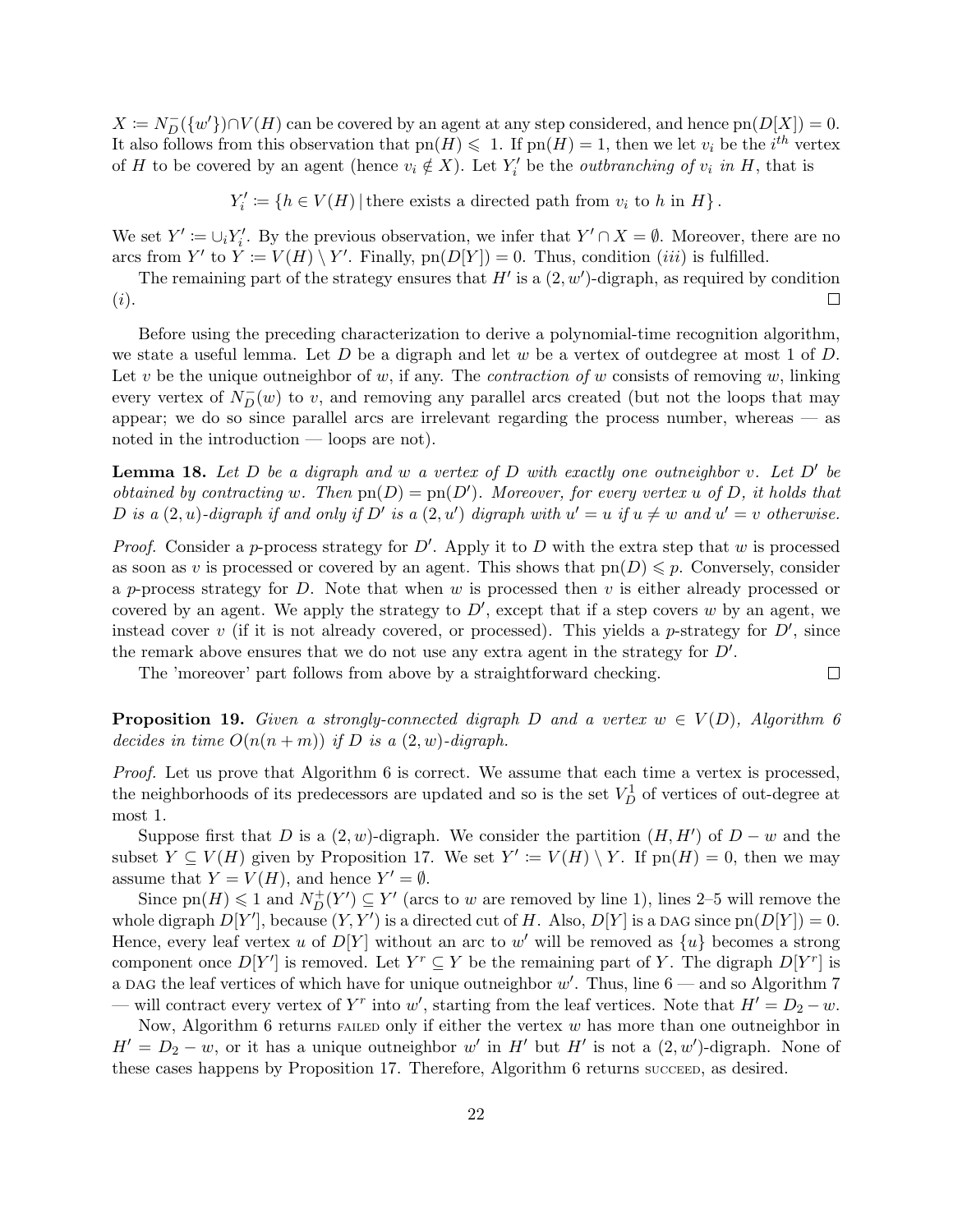**Algorithm 6** Function Is- $(2, w)$ -digraph

**Require:** a strongly connected digraph  $D$  and a vertex  $w$ 

**Ensure:** returns succeed if D is a  $(2, w)$ -digraph.

- 1: Cover w by an agent and remove w from the neighborhoods of its predecessors
- 2:  $C \leftarrow$  set of strongly connected components of  $D w$
- 3: Let  $\text{DAG-}$ C be the DAG of strongly connected components
- 4: while it exists  $C \in \mathcal{C}$  such that C is a leaf of DAG-C and  $\text{pn}(C) \leq 1$  do
- 5: Process C, and so remove it from  $D w$ , C and DAG-C
	- $\{$ Let  $D_1$  be the remaining digraph $\}$
- 6:  $D_2 \leftarrow$  Contract-rooted $(D_1, w)$
- 7: if  $V(D_2) = \{w\}$  then
- 8: return SUCCEED
- 9: else if  $\Big|$  $N_D^+$  $\left| \frac{1}{D_2}(w) \right|$  $= 1$  then {we have  $N_D^+$  $\bigcup_{D_2}^{+} (\{w\}) = \{w'\}\}\$
- 10: **return** Is- $(2, w')$ -digraph $(D_2 w)$

11: else

12: **return** FAILED

#### Algorithm 7 Function Contract-rooted

**Require:** a connected digraph  $D$  and a vertex  $w$  of  $D$ .

Ensure: returns a reduced digraph, but vertex w being unchanged.

1: Let  $V_D^1$  be the set of vertices of D of outdegree at most 1.

2: while  $V_D^1 \setminus \{w\}$  is not empty do

3: Let v be any vertex of  $V_D^1 - \{w\}$ , which we remove from  $V_D^1$ 

- 4: if  $N^+(v) > 0$  then
- 5: Let  $u'$  be the outneighbor of  $v$
- 6: for all  $v' \in N^-(v)$  do
- 7:  $N^+(v') \leftarrow N^+(v') \setminus \{v\} \cup \{u'\}$

8: if 
$$
|N^+(v')| = 1
$$
 then

9:  $V_D^1 \leftarrow V_D^1 \cup \{v'\}$ 

Conversely, suppose now that the algorithm returns succeed for a given digraph  $D$ , and let us prove that D is a  $(2, w)$ -digraph. We start by covering w by an agent. The algorithm starts by removing strongly-connected components that are leaves in  $\text{DAG-}\mathcal{C}$ , and have process number at most 1. We can safely process all these components using at most one other agent, which is freed at the end. Note that after these steps, the remaining digraph may not be strongly connected anymore, but the vertex  $w$  has outdegree at least 1. Thanks to Lemma 18, we can ignore the contraction step of line 6. Then, as the algorithm returns successor, either only  $w$  remains, and we just process w to finish, or w has exactly one outneighbor called w', and the digraph  $D_2 - w$  is a  $(2, w')$ -digraph. Thus, we can cover w' by an agent, process w and then finish to process  $D_2 - w$ using at most two agents simultaneously. This shows that D is a  $(2, w)$ -digraph by Lemma 18.

The computation time of Algorithm 6 has two parts. The first part concerns the partition into strongly connected components (line 2) that takes time  $O(n + m)$ , the construction of DAG-C (line 3) in time  $O(n)$ , the application on each strongly-connected component of the algorithm of Proposition 16 for an overall cost in  $O(n + m)$  including the update operations of line 5, and finally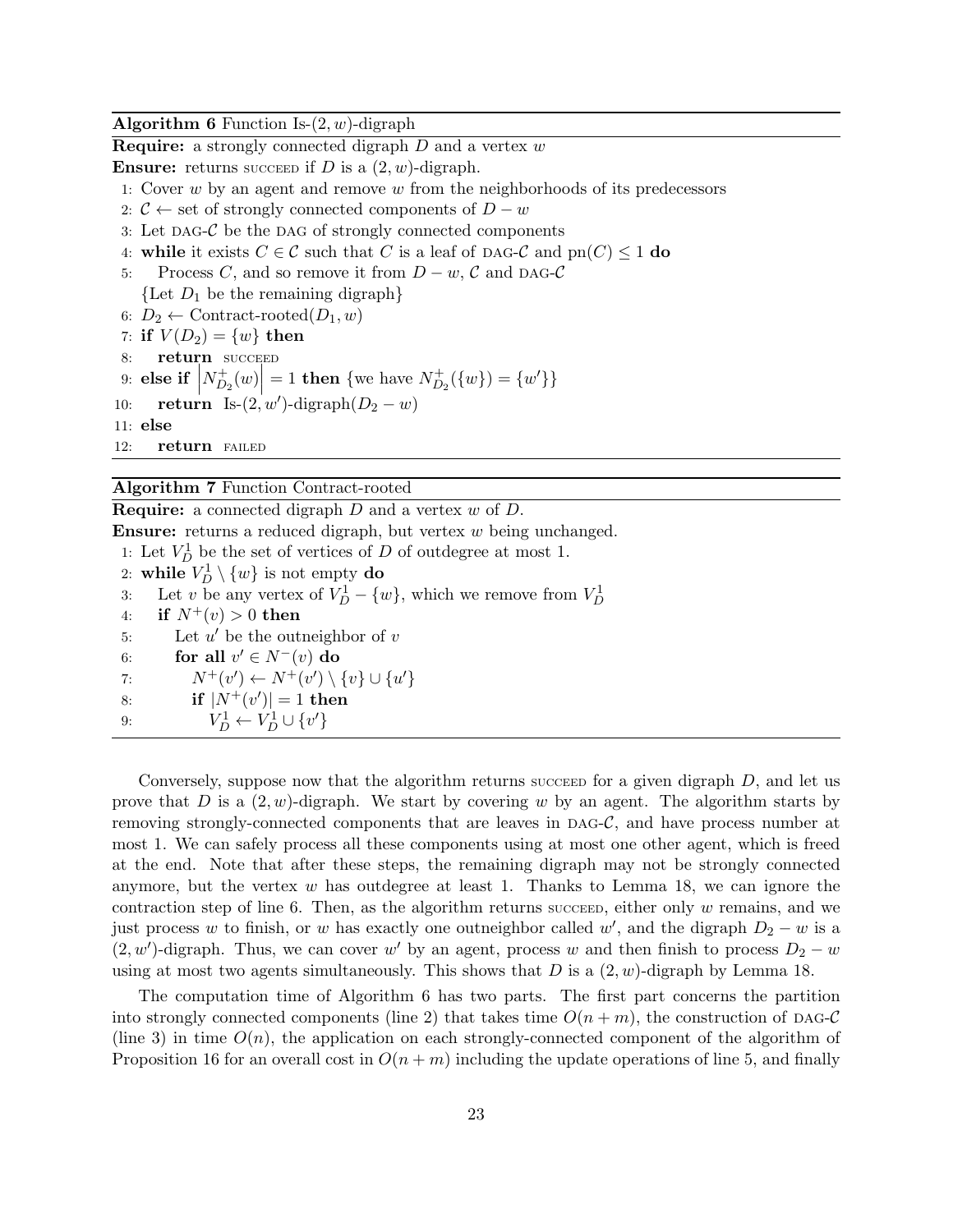at most n recursive calls (line 10). Overall this part takes time  $O(n(n+m))$ .

The second part concerns Algorithm 7 and the maintenance of the corresponding data structures. Since the computation time of line 7 depends on the data structures chosen to store the digraph, we assume that the list of in- (respectively out-) neighbors is stored in an unsorted double linked list plus an array of size  $n$  recording for each neighbor its pointer in the list. Thus, we may add or remove a vertex of the in- (respectively out-) neighborhood of a vertex in constant time. Since a vertex may be contracted only once, and since in the worst case it has  $O(n)$  predecessors, this part takes an overall time of  $O(n^2)$ .

Finally, the computation time of Algorithm 6 is in  $O(n(n+m))$ .

 $\Box$ 

We note that Algorithm 7 can me modified to decide if a strongly connected digraph D can be 1-processed, since it would then be contracted into a single vertex with a loop.

The process number of a digraph is at most  $p$  if and only if the process number of each of its strong components is at most  $p$ . Indeed, suppose that each strong component of a digraph  $D$  can be p-processed. The digraph  $D'$  of the strong components of D is acyclic. It suffices to p-process each strong component of D according to a topological order of  $D'$  to p-process D. Thus, we obtain the following result thanks to Proposition 19.

**Proposition 20.** Given a digraph D we can decide in time  $O(n^2(n+m))$  if it can be 2-processed.

## 5 Conclusion

We modeled a rerouting problem in WDM networks using graph theory. To this end, we introduced a new (di)graph invariant, the process number, which turns out to be closely related to other wellstudied invariants of (di)graphs. In particular, as Proposition 2 shows, it is a refinement of the vertex-separation (also called pathwidth in the case of undirected graphs). We also characterized the (optimal) process strategies of digraphs the process number of which is different from their vertex separation (Proposition 3).

Our next goal was to characterize and recognize efficiently (di)graphs with small process number. In particular, we gave a linear time algorithm for recognition of graphs with process number at most two (Proposition 13, Algorithm 1), as well as a characterization in terms of excluded minors and a structural description (Theorem 9). For digraphs with process number two, we found a characterization that allows us to recognize (and process) them in time  $O(n^2(n+m))$ . Finally, we linked the process number to the connectivity, by determining the graphs with process number equal to their connectivity (Theorem 4).

As for the excluded minor characterization, we are currently studying [11] graphs with process number 3. It may be the last case achievable, since we have so far a list of 185266 forbidden minors, which are highly structured. It is interesting to note that for the pathwidth, such a characterization has been found up to pathwidth three  $[18]$  — for which there are 110 forbidden minors. On the other hand, the list for pathwidth 4 is not known, but it contains at least 122 millions forbidden minors and hence is probably out of reach. By Proposition 2, determining the excluded minors for graphs with process number 3 can be viewed as a scaling of this last problem, in the sense that this class contains graphs with pathwidth 3 and graphs with pathwidth 4.

Finally, we point out that heuristics have recently been designed to approximate the process number [9]. It would be interesting to further study this aspect of the question.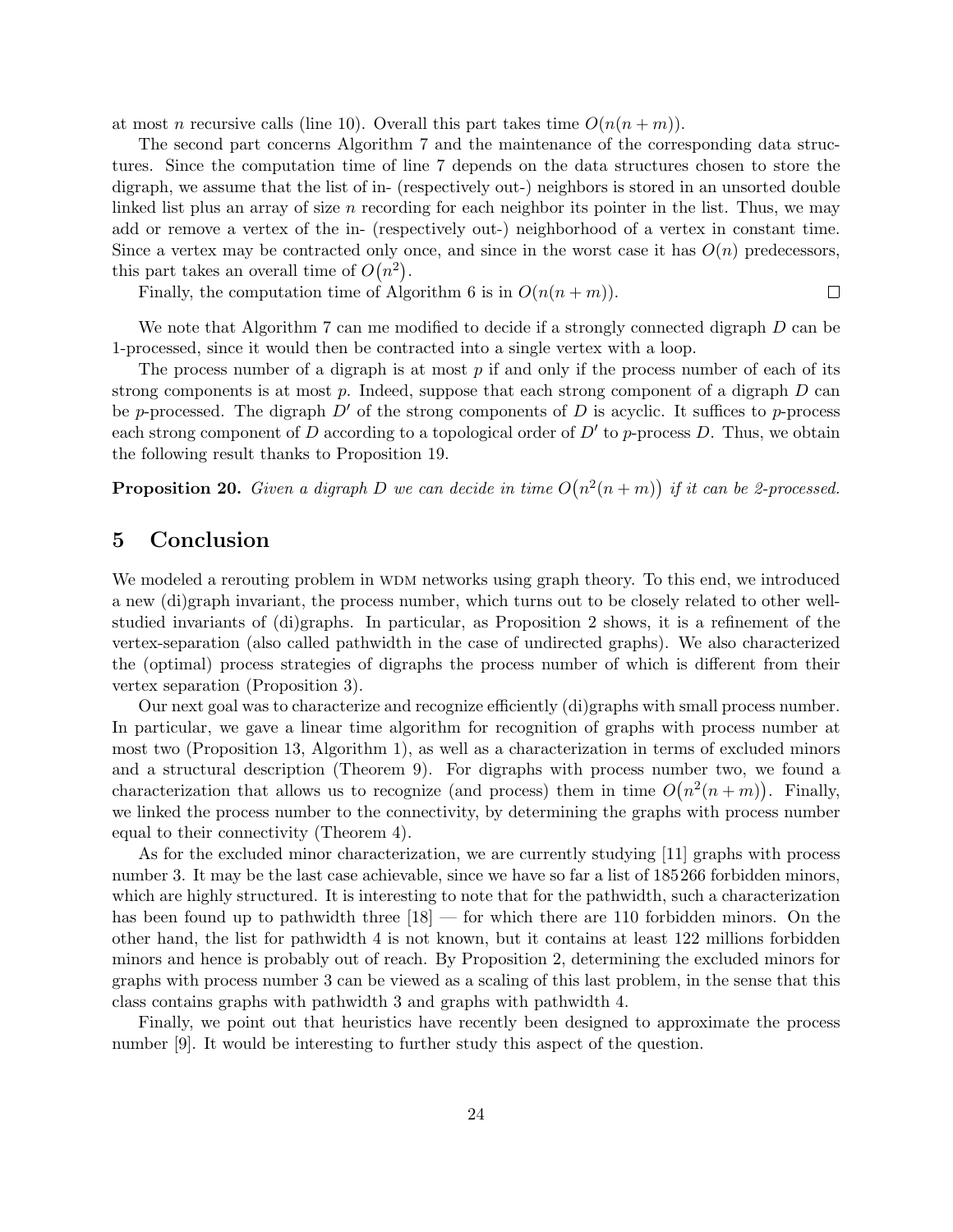## Acknowledgments

This work has been partially supported by EA EWIN, ANRs AGAPE and DIMAGREEN and the French Agence Nationale de la Recherche under reference anr 10 jcjc 0204 01.

## References

- [1] M. Ackroyd. Call repacking in connecting networks. IEEE Transactions on Communications, 27(3):589–591, March 1979.
- [2] D. Banerjee and B. Mukherjee. Wavelength-routed optical networks: Linear formulation, resource budgeting tradeoffs, and a reconfiguration study. IEEE/ACM Transactions on Networking, 8(5):598–607, October 2000.
- [3] S. Beker, D. Kofman, and N. Puech. Offline MPLS layout design and reconfiguration: Reducing complexity under dynamic traffic conditions. In International Network Optimization Conference (INOC), pages 61–66, October 2003.
- [4] S. Beker, N. Puech, and V. Friderikos. A tabu search heuristic for the off-line MPLS reduced complexity layout design problem. In IFIP-TC6 Networking Conference (Networking), volume 3042 of Lecture Notes in Computer Science, pages 514–525, Athens, Greece, May 2004. Springer.
- [5] D. Bienstock, N. Robertson, P. Seymour, and R. Thomas. Quickly excluding a forest. Journal of Combinatorial Theory, Series B, 52(2):274–283, 1991.
- [6] H. L. Bodlaender. A linear-time algorithm for finding tree-decompositions of small treewidth. SIAM Journal on Computing, 25(6):1305–1317, 1996.
- [7] X. Chu, T. Bu, and X.-Y. Li. A study of lightpath rerouting schemes in wavelength-routed WDM networks. In IEEE International Conference on Communications (ICC), pages 2400– 2405, Hong-Kong, June 2007. IEEE.
- [8] T. Cormen, C. Leiserson, and R. Rivest. Introduction to Algorithms. The MIT Press, 1990.
- [9] D. Coudert, F. Huc, D. Mazauric, N. Nisse, and J-S. Sereni. Reconfiguration of the routing in WDM networks with two classes of services. In 13th Conference on Optical Network Design and Modeling (ONDM), Braunschweig, Germany, February 2009. IEEE.
- [10] D. Coudert, S. Pérennes, Q.-C. Pham, and J.-S. Sereni. Rerouting requests in WDM networks. In Septièmes Rencontres Francophones sur les Aspects Algorithmiques des Télécommunications  $(A \log T e l' 05)$ , pages 17–20, Presqu'île de Giens, May 2005.
- [11] D. Coudert and J.-S. Sereni. Obstruction set for graphs with process number three. in preparation.
- [12] N. Deo, S. Krishnamoorthy, and M. A. Langston. Exact and approximate solutions for the gate matrix layout problem. IEEE Transactions on Computer-Aided Design, 6:79–84, 1987.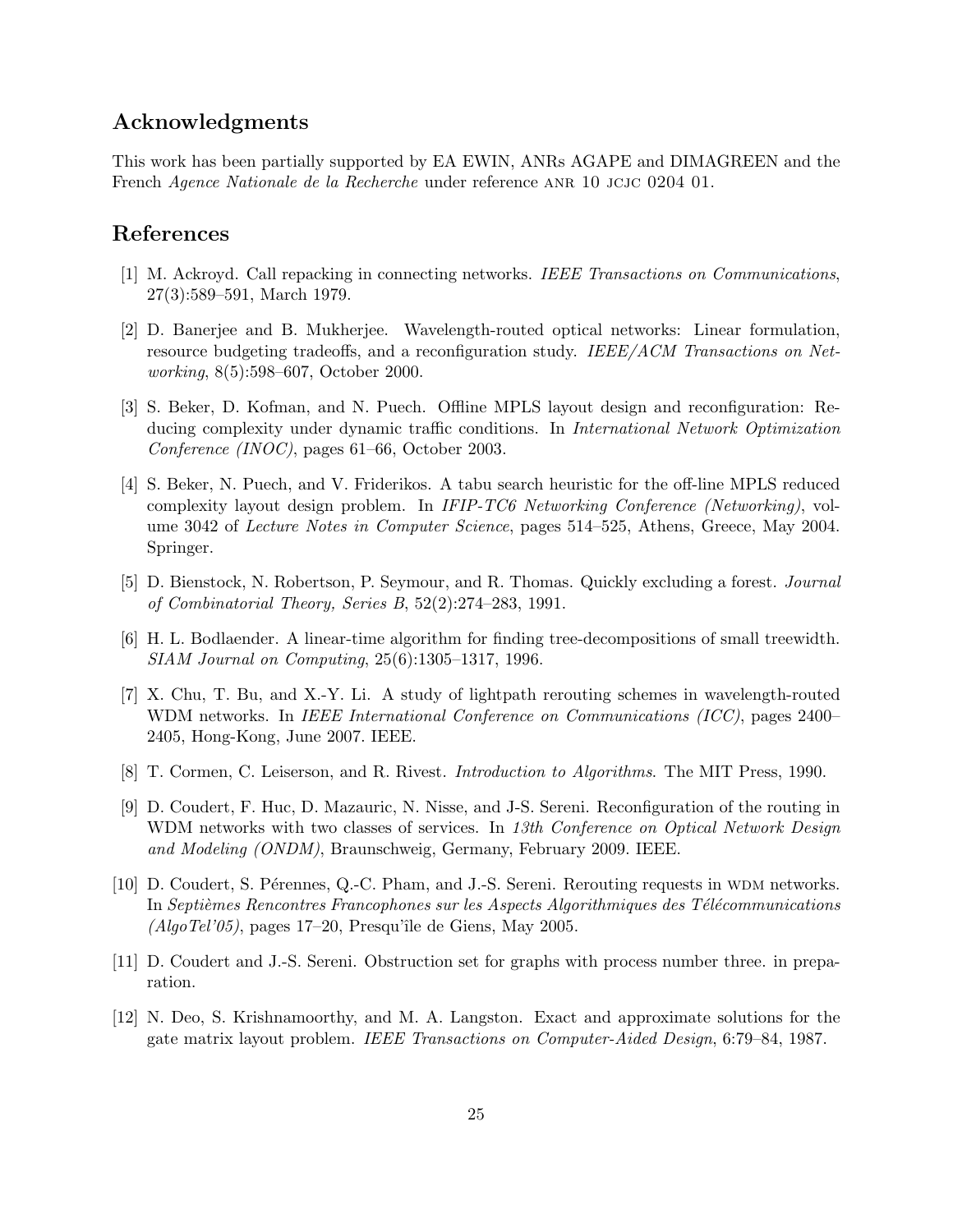- [13] Fedor V. Fomin and Dimitrios M. Thilikos. An annotated bibliography on guaranteed graph searching. Theoretical Computer Science, 399(3):236–245, 2008.
- [14] M. Garey and D. Johnson. Computers and Intractability: A Guide to the theory of NPcompleteness. Freeman NY, 1979.
- [15] N. Jose and A.K. Somani. Connection rerouting/network reconfiguration. In 4th International Workshop on Design of Reliable Communication Networks (DRCN), pages 23–30, Banff, Alberta, Canada, October 2003. IEEE.
- [16] Balázs Gábor Józsa and Márton Makai. On the solution of reroute sequence planning problem in MPLS networks. Computer Networks, 42(2):199–210, 2003.
- [17] N. G. Kinnersley. The vertex separation number of a graph equals its pathwidth. Information Processing Letters, 42(6):345–350, 1992.
- [18] N. G. Kinnersley and M. A. Langston. Obstruction set isolation for the gate matrix layout problem. Discrete Applied Mathematics, 54(2-3):169–213, 1994.
- [19] Olivier Klopfenstein. Rerouting tunnels for MPLS network resource optimization. European Journal of Operational Research, 188(1):293–312, 2008.
- [20] K.-C. Lee and V.O.K. Li. A wavelength rerouting algorithm in wide-area all-optical networks. IEEE/OSA Journal of Lightwave Technology, 1996.
- [21] N. Megiddo, S. L. Hakimi, M. R. Garey, D. S. Johnson, and C. H. Papadimitriou. The complexity of searching a graph. J. Assoc. Comput. Mach., 35(1):18–44, 1988.
- [22] G. Mohan and C.S.R. Murthy. A time optimal wavelength rerouting algorithm for dynamic traffic in WDM networks. *IEEE/OSA Journal of Lightwave Technology*, 17(3):406–417, March 1999.
- [23] N. Robertson and P. D. Seymour. Graph minors. I. Excluding a forest. Journal of Combinatorial Theory, Series B, 35(1):39–61, 1983.
- [24] H. Röhrig. *Tree decomposition: A feasibility study*. Master's thesis, Max-Planck-Institut fur Informatik, Germany, 1998.
- [25] B.K. Rosen. Robust linear algorithms for cutsets. Journal of Algorithms, 3(3):205–217, September 1982.
- [26] J.-S. Sereni. Colorations de graphes et applications. PhD thesis, Ecole doctorale STIC, Uni- ´ versité de Nice-Sophia Antipolis, July 2006.
- [27] P. D. Seymour and R. Thomas. Graph searching and a min-max theorem for tree-width. Journal of Combinatorial Theory, Series B, 58(1):22–33, 1993.
- [28] A. Shamir. A linear time algorithm for finding minimum cutsets in reducible graphs. SIAM Journal on Computing, 8(4):645–655, 1979.
- [29] E.W.M. Wong, A.K.M. Chan, and T.-S.P. Yum. A taxonomy of rerouting in circuit-switched networks. IEEE Communications Magazine, 37(11):116–122, November 1999.